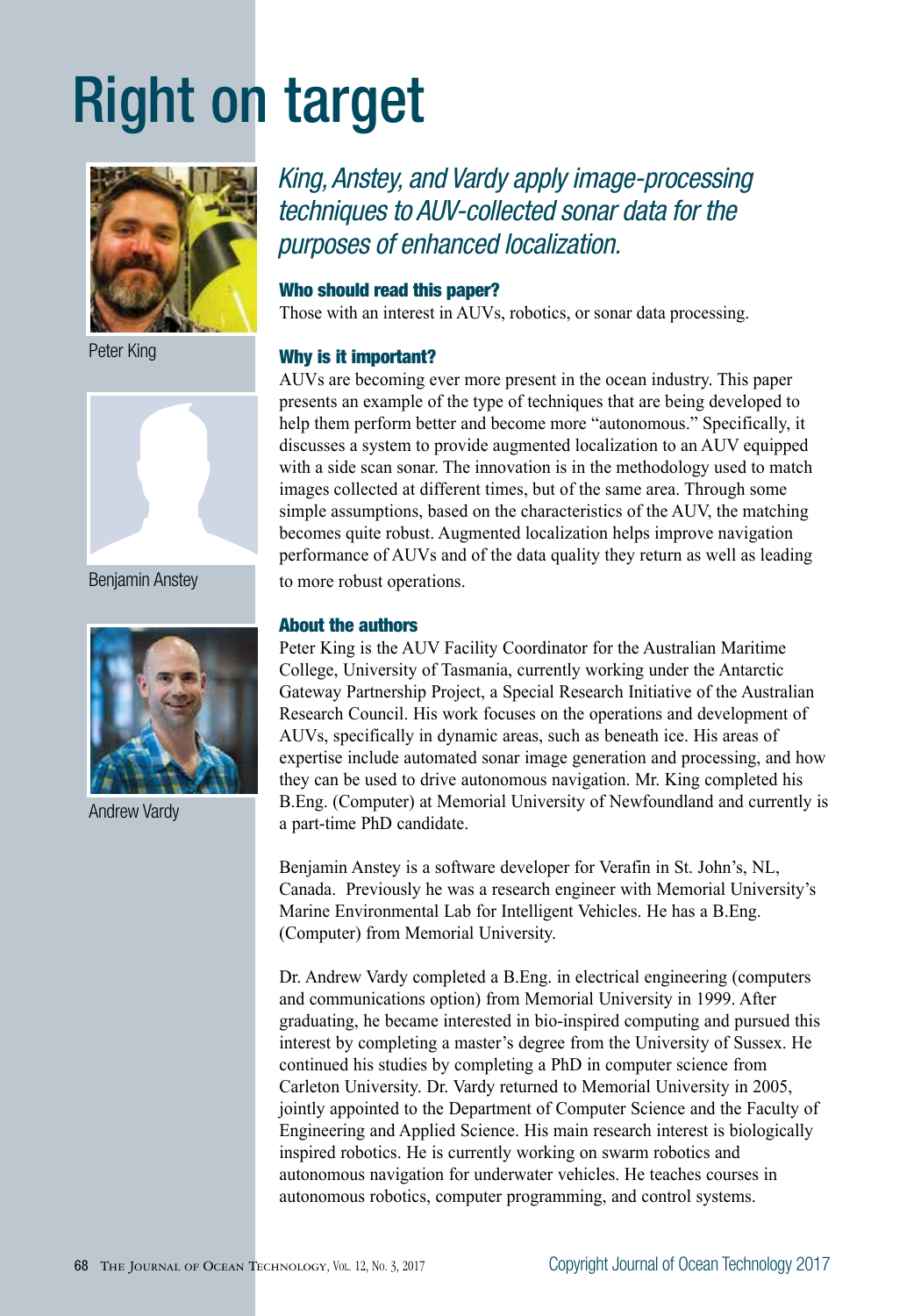# SONAR IMAGE REGISTRATION FOR LOCALIZATION OF AN UNDERWATER VEHICLE

# **Peter King1, Benjamin Anstey2, and Andrew Vardy3**

*1Australian Maritime College, University of Tasmania, Launceston, Australia 2Verafin Ltd., St. John's, NL, Canada 3Department of Computer Science, Department of Electrical and Computer Engineering, Memorial University of Newfoundland, St. John's, NL, Canada*

# ABSTRACT

This paper presents a system to provide augmented localization to an AUV equipped with a side scan sonar. Upon revisiting an area, from which side scan data had previously been collected, the system generates an estimate to bound the error in the AUV's estimate. Localization is accomplished through the comparison of sonar images.

Image comparison is based on the extraction of features which characterize local gradient distributions, such as Lowe's SIFT feature extractor. To resolve potential ambiguities and noise in the image comparison measurement, the localization system incorporates a Bayesian inference algorithm that considers both image based measurement and relative motion to refine the position estimate over time. We describe the particular methods, constraints and augmentations used to apply established image matching and alignment techniques to side scan sonar imagery. By applying consistent geographical corrections to the raw sonar data; using a flat-bottom assumption; and by adding the constraint that images are formed with north aligned up; the traditional problem of full pose estimation is reduced to the two-dimensional case of determining only the *x*,*y* translation independent of vehicle altitude. Due to the assumption of constant scale and orientation between images, sensitivity of image feature matching is shown to be controllable by filtering feature matches based on comparing their scale and orientation. This effect was quantified using binary classification analysis. The system's performance was measured by performing tests on a large side scan survey which represents the familiar terrain that a returning AUV could use for localization.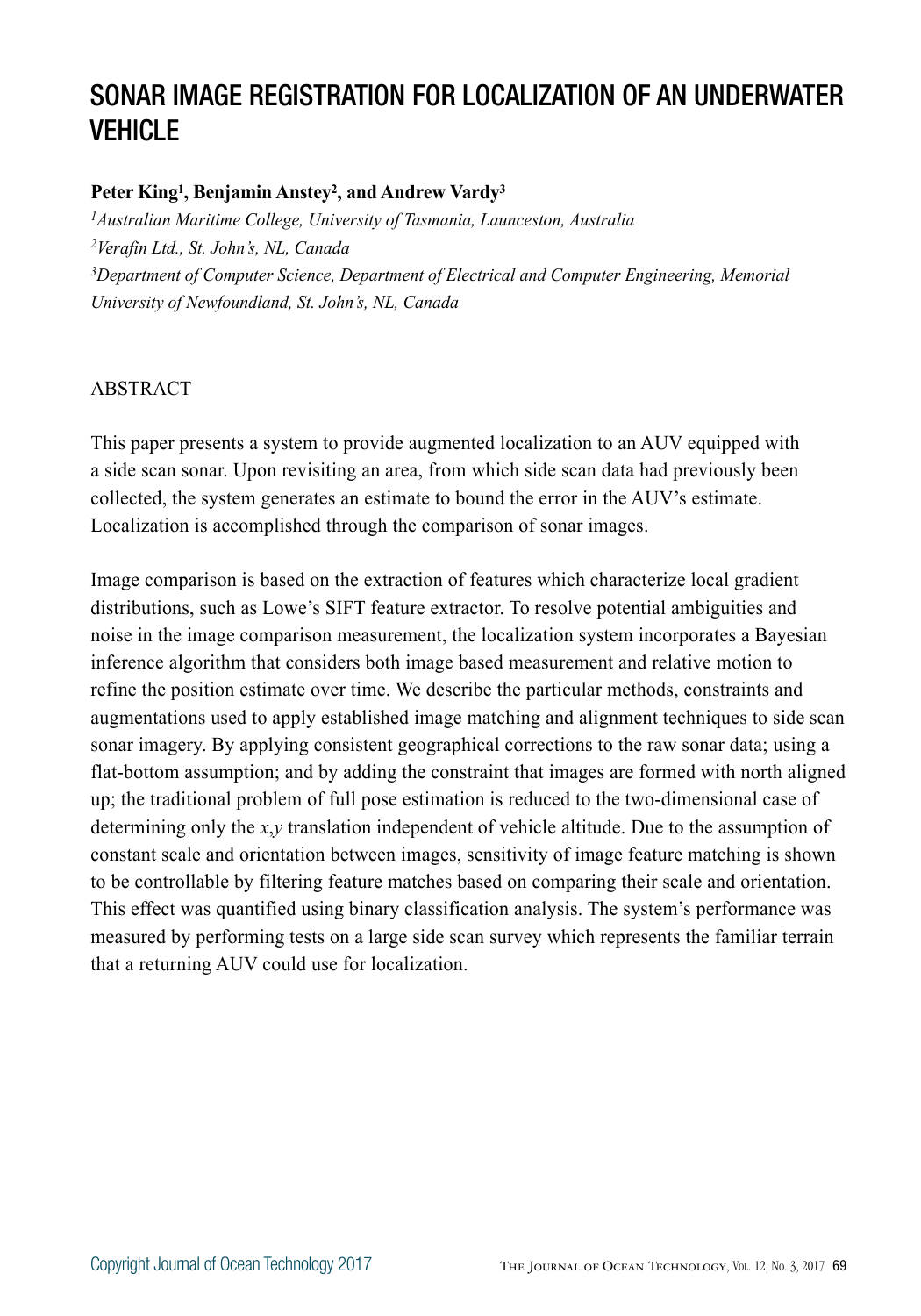# INTRODUCTION

Autonomous underwater vehicles (AUVs) employ a host of different techniques for localization, but there remain many operational scenarios when these techniques prove insufficient or require augmentation. One example is long endurance missions when either no support vessel is in close proximity or access to the surface for satellite positioning is infeasible or undesirable.

One of the many risks associated with under-ice missions is that the AUV may be unable to return precisely to its launch and recovery point due to the unavoidable growth of navigational drift in its position estimate. In deep water missions, returning to the surface to obtain a satellite-aided position fix is possible, but should ideally be avoided to devote more time to executing the desired survey. Deep water surveys have the additional challenge of increased uncertainty during descent and ascent when ground lock from Doppler velocity log (DVL) sensors is unavailable. In these cases, we propose that an AUV equipped with side scan or other imaging sonar could perform targeted surveys of the seabed around locations where it is anticipated that augmented localization would be beneficial. Upon revisiting the surveyed region with increased navigational drift error, the proposed system would be employed to generate a new corrected position estimate. In brief, the proposed system compares the current sonar image of the seabed with previously surveyed images yielding a belief estimate that is refined over time to reduce positional ambiguity. Our particular approach is based on the extraction of features which characterize local gradient distributions, such as Lowe's SIFT feature extractor [Lowe, 2004].

This paper makes contributions in the area of image-based localization which incorporates Bayesian inference to help resolve potential ambiguities in the unfiltered sensor data. We present results on images collected by Memorial University's Explorer AUV, built by International Submarine Engineering of Port Coquitlam, British Columbia, Canada.

The particular challenges of underwater image-based localization (IBL) come from the unstructured nature of seabed terrain and the issues inherent in the imaging process. The imaging issues depend on the technology employed, typically optical or acoustic. Optical imaging, the default choice in mobile robotics, is constrained in its applicability by water turbidity (e.g., "marine snow") and illumination. External lighting is usually required which reduces the effective operational altitude of the sensor above the seabed due to the high level of attenuation of light in water. Acoustic imaging technologies such as side scan sonar can ensonify very large regions of the seabed, on the order of hundreds of metres. This increased coverage results in more expansive and efficient surveys over optical imaging. In acoustic imaging, pulses of acoustic energy known as pings are projected in a flattened fan shape to ensonify the target (the seabed or other underwater feature). A transducer samples the return intensities in time and this data is then projected into an image. Acoustic ranging technologies such as single- and multibeam differ in the number and shape of emitted pings, and in how they are interpreted. However, multibeam sonar can be used to produce images in addition to range and intensity data. Whatever the technology,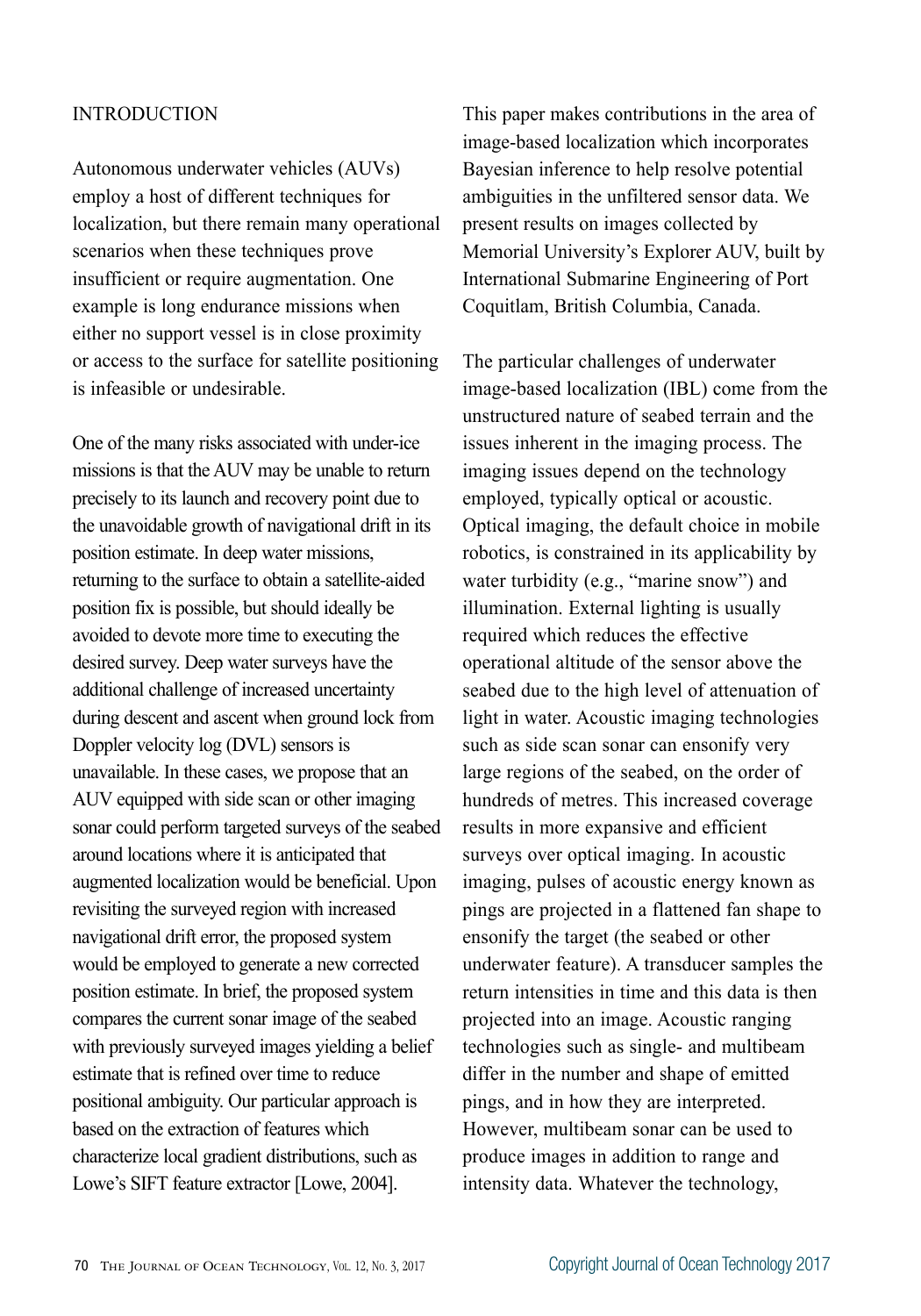acoustic techniques for seabed imaging share some common issues. To produce an image which is appropriately scaled for physical interpretation, the seabed is often assumed to be flat (although the image can be overlaid on bathymetry data if available). Some estimate or assumed value for the speed of sound through the local water column must be employed. Also, height deviations in the seabed will often result in acoustic shadows which are essentially gaps where no acoustic energy was returned because of occlusion.

We focus here on side scan sonar, a mature technology that has been integrated into a wide variety of AUVs. The sensor consists of two transducer heads, mounted on either side of the AUV or towed body. Each transducer emits an acoustic ping projected towards the seabed in a fan shape oriented orthogonally to the sensor's direction of travel (the sensor's direction of travel is referred to as "along track," while the orthogonal direction is "across track"). Typically, the return intensities for each ping are plotted in a "waterfall" image which depicts the return intensities for each transducer, plotted against horizontal time

axes. See Figure 1 for an example. In the centre of the waterfall image is the nadir, which represents an effective gap in coverage due to the angle at which the sonar's transducers are mounted (to the sides). The nadir is often left as a void in the image or is otherwise disregarded.

Care must be taken in interpreting a waterfall image such as that shown in Figure 1. Pixels in this image cannot be interpreted as having a real and consistent physical scale. Turns of the vehicle or alterations in its velocity while sampling will yield increased distortion which will impair any type of manual or automated interpretation. There are a range of corrections and procedures required to generate images whose pixels can be interpreted as having a real physical scale and which are free of distortions induced by the motion of the vehicle. Some researchers have attempted to apply automated techniques to waterfall images [Stadler et al., 2008] but we believe these techniques would be more effective on corrected images. One of the contributions of this work is the image generation procedure which carries out the necessary corrections and



Port Range <= > Starboard Range

Figure 1: Example of a waterfall side scan sonar image.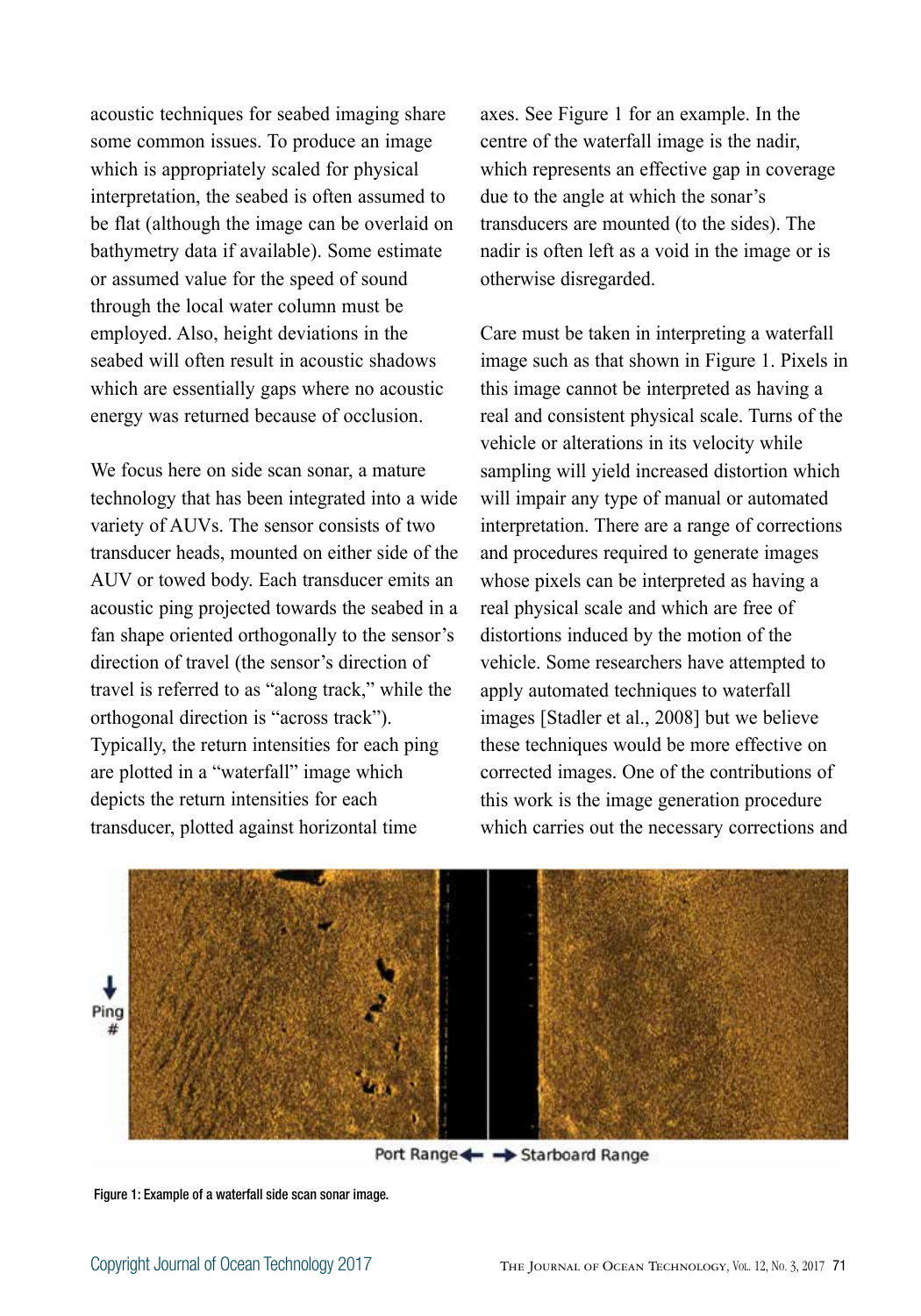

adjustments to produce high-quality images suitable for matching and localization, such as the one shown in Figure 2. Our image generation methods have been described in previous publications [King, 2014; King, 2012; Vandrish, 2012]. It is important to note that our image generation procedures run on the AUV itself in real-time, whereas conversion from raw side scan data to corrected images is traditionally done off-line by a trained expert using specialized software. Thus, our image generation procedure represents a substantial contribution.

Our localization system assumes that a surveyed area is subsequently revisited, potentially along a trajectory that differs from the initial survey. In order to facilitate subsequent matching, registration, and localization, we extract keypoints from the image. A keypoint can be defined as any distinctive image sub-region. We utilize techniques that inherit from Lowe's Scale-Invariant Feature Transform (SIFT) concept [Lowe, 2004]. These techniques, such as SURF [Bay et al., 2008] and FREAK [Alahi et al., 2012] characterize an image sub-region based on the local gradients within the subregion, extracted at a scale particular to the

keypoint. Each keypoint is associated with a descriptor vector and the distance between the *n*-dimensional descriptor vectors relates to the similarity between image sub-regions.

In previous work, we explored a variety of keypoint extractors, descriptor vectors, and matching schemes [King et al., 2013]. A key contribution of our work in this paper is the exploration of the parameter space for keypoint extraction and matching on side scan sonar images.

Our work falls under the classification of image-based localization (IBL). A wellknown issue in IBL is perceptual aliasing – different locations yield a similar appearance. This problem is quite pronounced when dealing with seabed images, which often lack significant texture and distinguishing patterns. If the entire surveyed region is lacking in texture and variation, then our scheme will not be successful. However, we assume that a completely featureless terrain is unlikely. As long as some of the surveyed area contains distinguishing patterns then localization should be possible. We use an implementation of the discrete Bayes filter [Thrun et al., 2005] to combine predictions from the previous belief model with the probability of obtaining the currentlyperceived image from each position in the reference set. This filter allows ambiguous image matches to be resolved.

# **Related Work**

Nelson [1991] proposed an early visual homing system for a mobile robot which captured images throughout the environment during a training phase. During the test phase,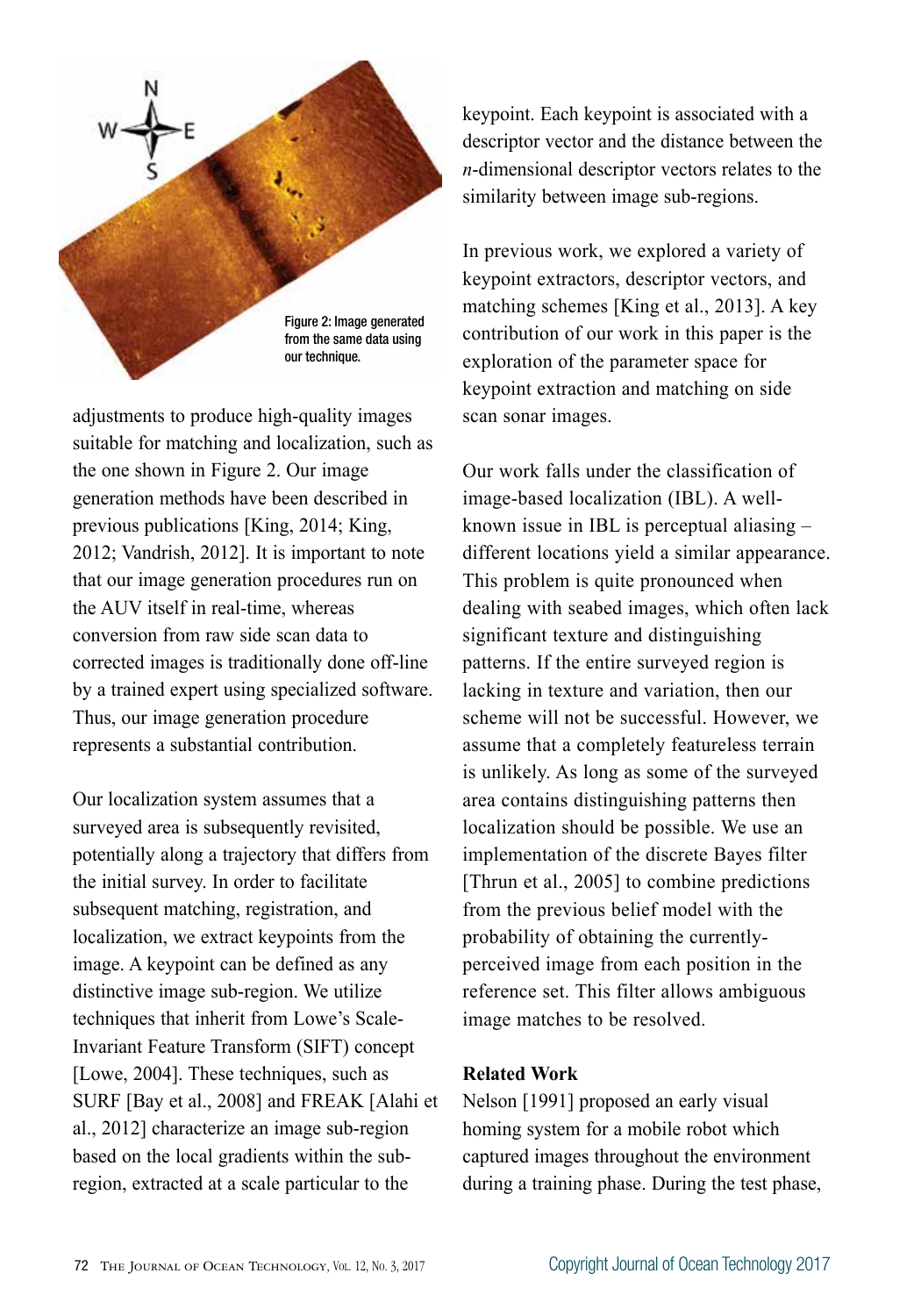the robot would find the image most similar to the current image which would have an associated movement direction that the robot would follow to return home. In this case, the objective was not to compute a localization solution but to move directly to a pre-defined goal position. This approach is similar to a biological model for honeybee visual homing [Cartwright and Collett, 1987].

There has been significant work on the best way of representing high-dimensional imagery data using some low-dimensional signature which represents the whole image. This vein of research operates on omnidirectional or panoramic images which can yield rotationally-invariant descriptions of the current position. Ulrich and Nourbakhsh [2000] represented positions by extracting image histograms from omnidirectional images. Lamon et al. [2001] encoded the sequence of vertical edges and coloured regions in an omnidirectional image into a compact string of characters. Comparisons between strings could be made quite efficiently by adopting fast string matching methods. Kröse et al. [2001] used principal components analysis to project new images into a lower-dimensional space for comparison. Menegatti et al. [2004] applied the Fourier transform on the rows of an omnidirectional image and used the lowerfrequency components of the magnitude spectra as a low-dimensional signal.

Another approach to image-based localization is based on the extraction of SIFT keypoints and other related means of extracting and characterizing image sub-regions in a scale, orientation, and illumination invariant manner.

Se et al. [2001] presented a localization approach based on SIFT keypoints whose three-dimensional positions in space are estimated using stereo vision, with position uncertainty represented and managed via a Kalman filter. A recent trend is to extract keypoints and associated descriptors, then cluster the descriptors to form a set of representative "words" so that analogous methods to text retrieval can be used for fast classification of new "documents" (i.e., new images) [Sivic and Zisserman, 2003]. Filliat [2008] applied this approach to localize a robot with the visual vocabulary being constructed incrementally. Cummins and Newman [2008] have taken this approach even further by developing a model that assigns a low probability to observations that are indistinct and therefore unhelpful in resolving the robot's current position. Image-based localization has also been employed as a component of various navigation systems, particularly for route following [Zhang and Kleeman, 2009; Chen and Bircheld, 2009; Furgale and Barfoot, 2010; Vardy, 2010].

AUV navigation techniques have traditionally relied upon acoustic transponders for localization. These transponders consist of at least two transducers and are typically classified by the distance between transponders. This distance is known as the baseline and the transponders are referred to as ultra-short baseline (USBL), short baseline (SBL), or long baseline (LBL) which implies multiple units that are either fixed relative to the seabed or floating on the surface with GPS access. However, most relevant to this work is the newer trend of localizing an AUV with respect to features of the environment.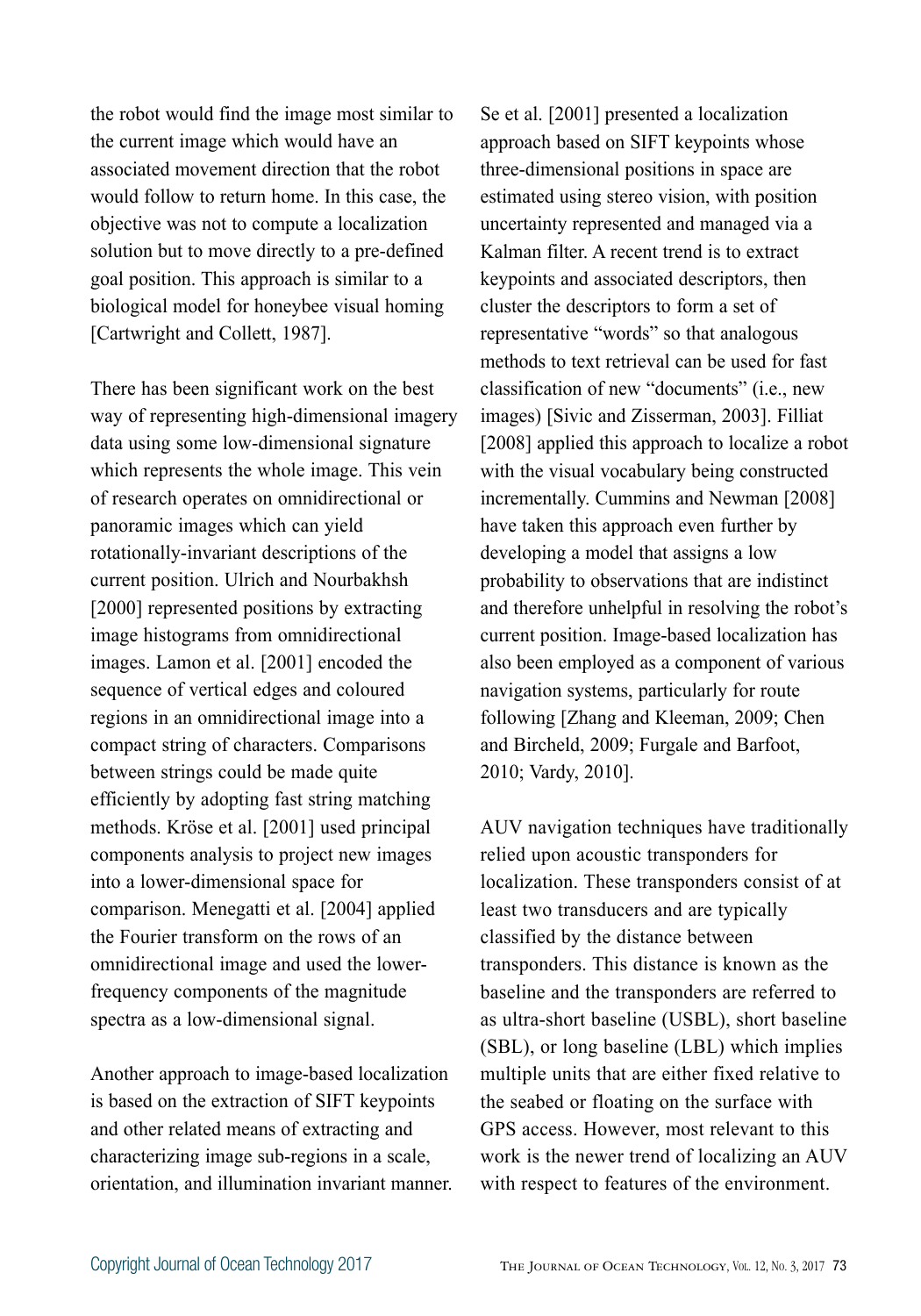We refer the reader to Paull et al. [2014] for a recent and comprehensive review of AUV localization and navigation which includes techniques based on acoustic transponders as well as those based on detecting features of the environment.

These features may be perceived through optical, sonar, or even magnetic sensors. There have been a number of interesting approaches to AUV navigation which are based on either single-beam or multibeam sonar [Meduna et al., 2010; Claus and Bachmayer, 2014]. These sonar technologies yield ranges whereas our work is based on side scan sonar which yields intensity-based images.

Side scan sonar images can often be interpreted similarly to optical images, yet they have very distinctive properties such as the nadir, the presence of acoustic shadows, and range-varying attenuation and resolution [Blondel, 2009]. Side scan sonar images have been used as part of a complete framework for Simultaneous Localization and Mapping (SLAM) as early as 2004 [Ruiz et al., 2004], although detection of natural landmarks from

side scan images was not directly considered. Other papers that have incorporated side scan imagery for SLAM include Pinto et al. [2009] and Woock and Frey [2010]. In terms of work that has focused on extracting landmarks (a.k.a. features) from side scan sonar images, we are aware of only a few other attempts.

Stalder et al. [2008] propose a landmark detection scheme work that is based on disruptions in the textures observed within side scan images. Aulinas et al. [2011] consider bright spots with associated dark shadows as potential landmark components but add robustness by wrapping this approach within the Haar cascade framework. Padial et al. [2013] consider the acoustic shadows produced by an object protruding from the seabed and utilize a correlation measure between observed shadows and those predicted from bathymetry for terrain-relative navigation.

#### **System Overview**

The proposed system uses raw side scan sonar data along with standard navigation data to generate a corrected position estimate. Figure 3 illustrates the processing pipeline. A new update



Figure 3: Processing pipeline diagram.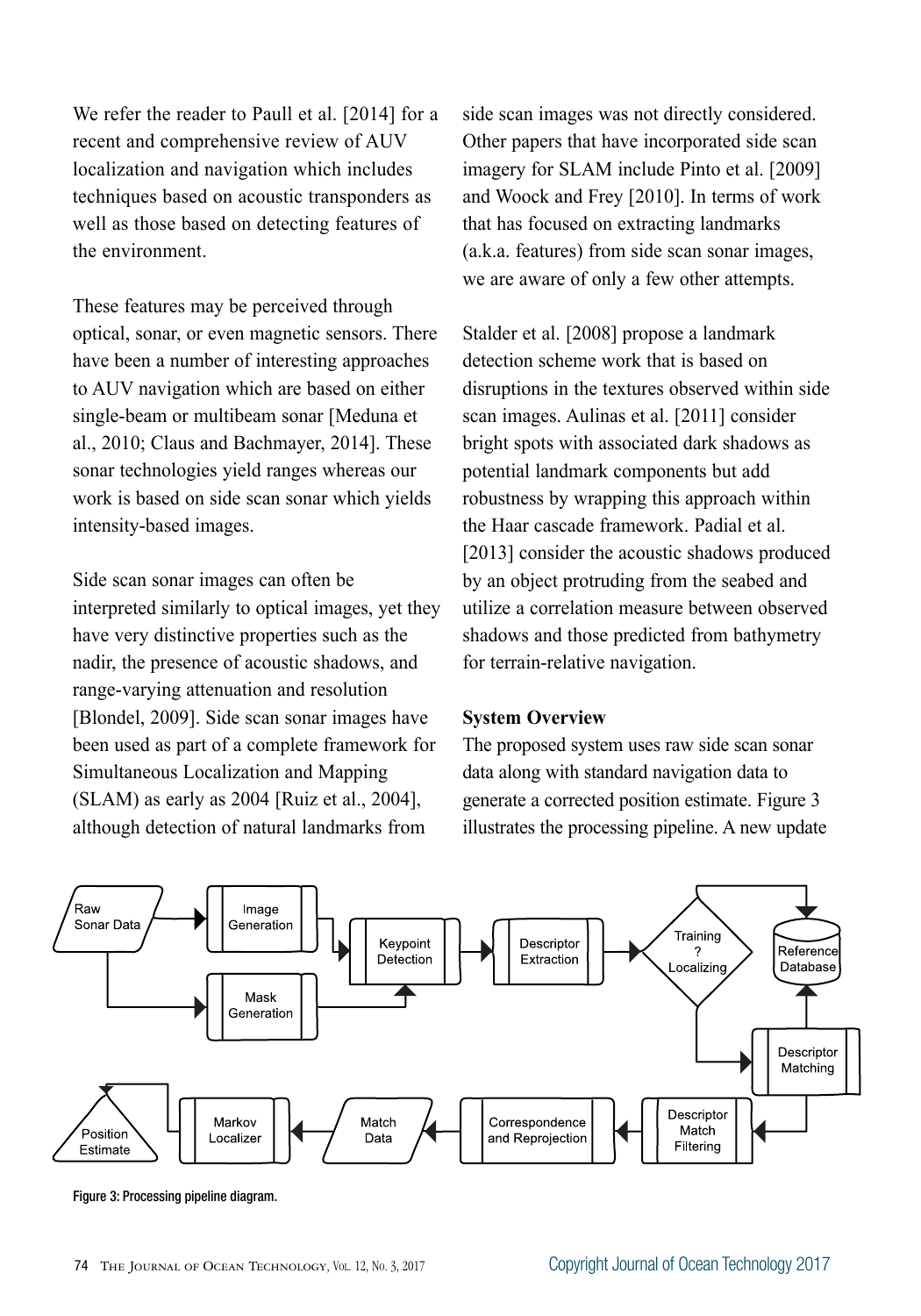cycle is started when a threshold number of sonar pings have been recorded. The raw data is automatically processed into a geographically corrected image. During image generation some important navigation data such as the extents of the swath coverage and first and last positions are extracted. Keypoints are detected in the image and are stored along with the navigation information. Feature descriptors are then computed for each keypoint to be used for image matching. If the system is in the training phase, the feature descriptors, keypoints and navigation information are stored in the reference database. When the system is in the localizing phase, this information is sent directly to the matching process. The newly collected descriptors are compared to the descriptors collected in the training phase. The resultant descriptor matches are filtered based on the sizes and orientations of matched keypoints. In other words, if two keypoints are matched but differ strongly in size or orientation, then that match will be deleted. The surviving matches are then processed to determine the *x,y* translation that maps the query keypoints onto the reference image. This translation is treated as the motion input to the localizer.

Over each update cycle the localizer considers both the matched keypoints and the computed translation as it attempts to estimate the vehicle's position.

The particulars of image generation are not considered in this work. The focus is on image matching and its application to AUV localization. A description of the tools used to convert sonar data into images has been provided in King et al. [2014], King et al. [2012], and Vandrish et al. [2012].

# IMAGE MATCHING AND REGISTRATION

Image matching is the process of determining whether two images acquired at different times are of the same scene. A pair of images are considered a match if the registration process yields a good solution. During the registration process the parameters that describe the transformation of the query scene to the reference scene are computed. These parameters further refine the knowledge of position from node scale (tens or hundreds of metres) to metre scale.

Feature based image registration has become a mature technique in the last decade and several highly effective algorithms have been developed. Perhaps the most influential feature extraction technique is David Lowe's SIFT (Scale-Invariant Feature Transform) [Lowe, 2004]. SURF (Speeded Up Robust Features) [Bay et al., 2008] was developed by Herbert Bay et al. in 2006. SURF performs several times faster than SIFT and is claimed to be more robust against different image transformations. Many other algorithms exist and we completed a partial survey and performance comparison for sonar image



Figure 4: Detected SURF (Speeded Up Robust Features).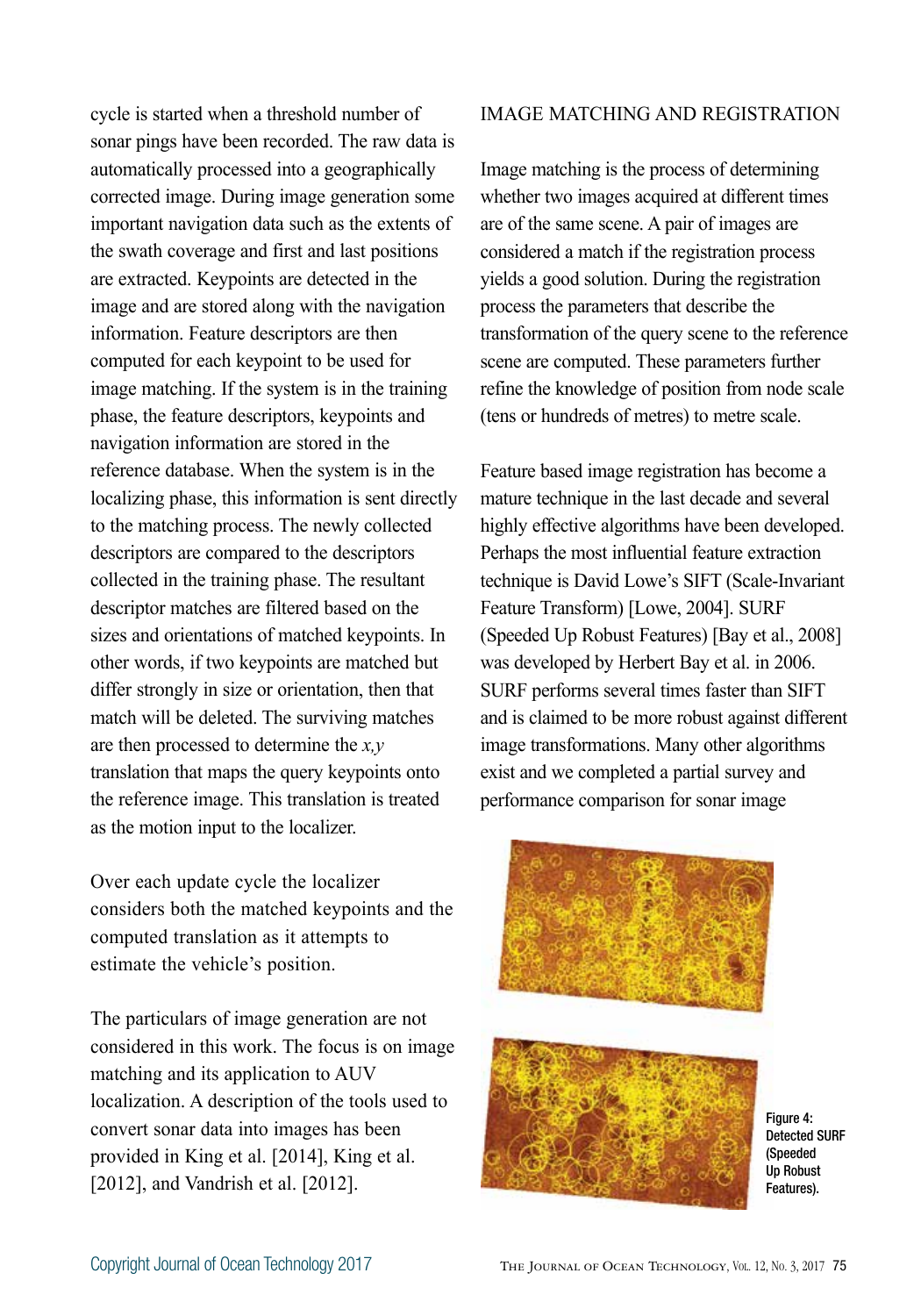registration in King et al. [2013]. Figure 4 illustrates a sonar image and the corresponding extracted features.

Keypoints are detected in the image by finding local features that the particular keypoint extraction algorithm considers good for matching. Multiple algorithms can be employed at the same time to allow for detection of diverse feature types.

A keypoint contains a centre point where the feature is located; a radius to define the encompassing area; an angle representing the orientation of the feature; and a response which is a metric of feature strength. The set of keypoints for a particular image is limited to a maximum size of 1,000 to bound the computational complexity of descriptor extraction and matching. The first 1,000 keypoints with the highest response values are retained. The keypoints are then checked to see if their radius is within the bounds of the image mask. This rejects keypoints that may be generated from false features in noisy areas, turns, or from the image boundaries.

#### **Descriptor Extraction**

For each feature keypoint a corresponding feature descriptor is computed. The descriptor is a vector of values that represent the feature in a way that is invariant to scale, orientation and other transformations. The descriptors are coupled with navigation and position information to form a *pathTile*. If the collection was made during the training phase, the *pathTile* is added to a reference database. If it was collected during the localization phase, the *pathTile* is immediately used to be matched against the reference database.

# **Descriptor Matching and Filtering**

During the localization phase the most recently collected *pathTile* descriptors are matched against the reference database collected during the training phase. A simple distance metric is computed for each pair of query and reference descriptors by using the L2 norm for SIFT and SURF descriptors. A smaller distance value correlates to a better match.

Since the sonar images are formed with north aligned up and are slant-range corrected, the difference in scale and angle between two views of the same feature should ideally be zero. Descriptor matches are further filtered by comparing the query and reference keypoints' sizes and angles. If the absolute difference between the size and angle of a query and reference keypoint exceeds a specified threshold, the match is rejected. This filtering is controlled by two threshold parameters: *sizeMatchThreshold* and *angleMatchThreshold*.

The keypoint extraction and matching algorithms allow a wide array of possible transformations, including both rotation and translations, between query and reference scenes. In our case, there should only be an *x* and *y* translation. By using algorithms that are meant for a broader class of transformations, we increase the system's robustness to perceived pose change due to inconsistent image generation caused by inaccurate altitude estimates and other environmental factors. Setting the *sizeMatchThreshold* and *angleMatchThreshold* to larger values allows some of this variation to be included. However, we have found that reducing these thresholds is also a very effective way of reducing the number of false positive matches.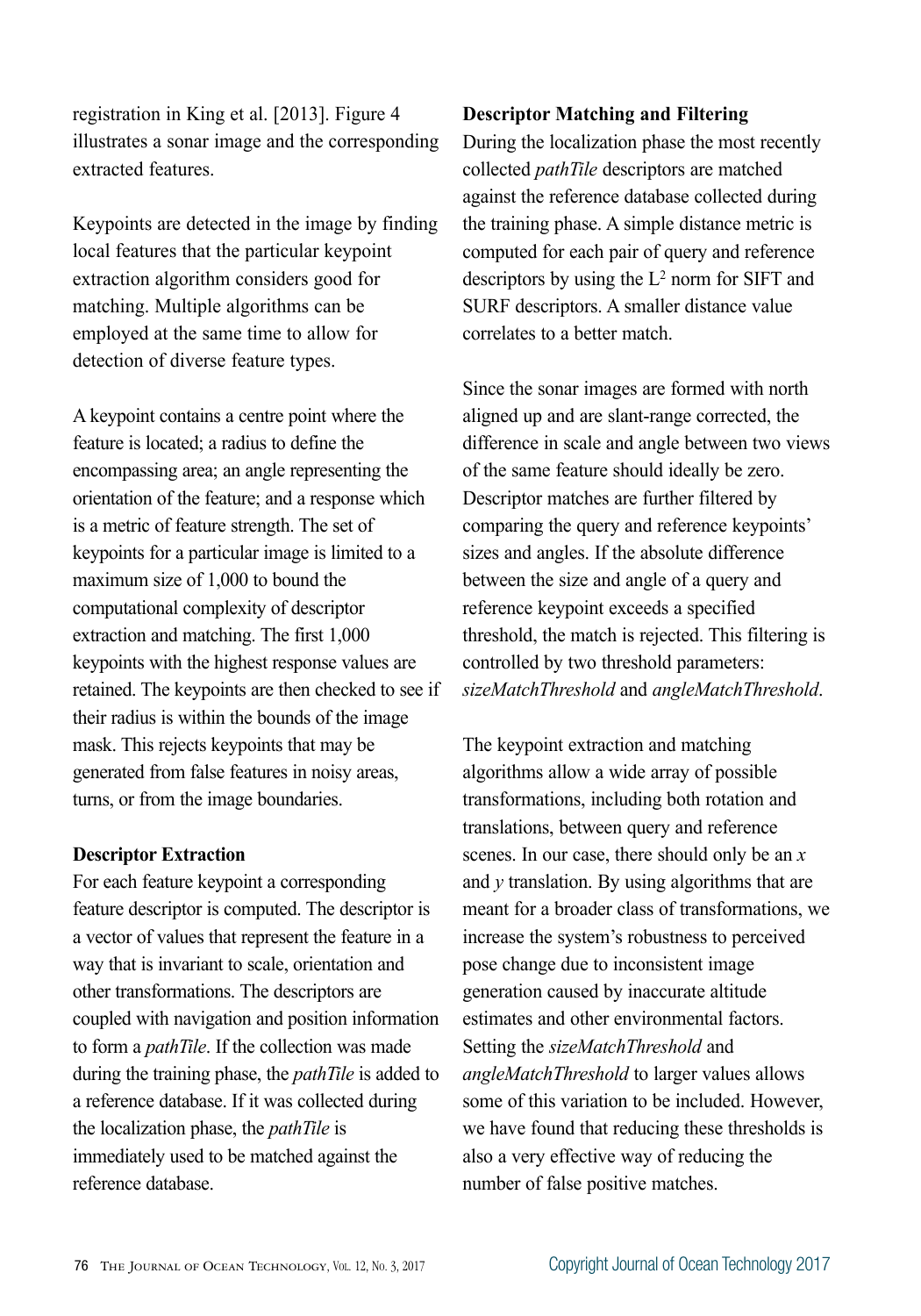To determine the optimal values for these thresholds, a binary classification performance analysis was performed over a range of values. The process is discussed in detail in "Binary Classification Performance Evaluation" later in this paper.

# **Correspondence and Reprojection**

To compute the 2D translation that transforms the query scene into the reference scene, a specialized correspondence algorithm was developed. In the case of general 3D pose estimation, an algorithm such as RANSAC [Fischler and Bolles, 1981] is typically used. RANSAC tests random subsets of correspondences to identify a subset that has significant agreement with the whole set of raw correspondences (measured as the number

of inliers). This search for a good subset is bounded by an iteration limit.

In our case there should only be a 2D translation. Thus, a single correspondence can provide a translation that can be tested against the whole set of raw correspondences directly. In other words, the reduced space of possible transformations means that we can compute a translation for each correspondence, then count the number of inliers as the number of other correspondences that are in agreement.

The full algorithm is provided as Algorithm 1: *queryKpSet* and *refKpSet* are the query and reference keypoint sets; *matches* is

the set of descriptor matches computed during the matching phase. A *match* contains the index of the query and reference keypoints that generated the match. When the algorithm has finished, *mostInliers* is the number of inliers retained; *lowestError* is the total reprojection error; and *Delta\_x\_best*, *Delta\_y\_best* is the translation that describes the transformation from query to reference scene.

In brief this algorithm iterates through all the feature matches and determines how well the other matches support them. The match which results in the highest number of inliers (most support) is chosen to compute the translation. Figure 5 is an example of two images and the corresponding inlier matches.

| 1: function FINDCORRESPONDENCE(matches.queryKpSet,refKpSet,errorThresh)          |                                                                                                                                                                                                                                                                                                                                                                                                                                                                                                                                                                                                                                                                                                                                                                                                                                                                                                                                                                                     |
|----------------------------------------------------------------------------------|-------------------------------------------------------------------------------------------------------------------------------------------------------------------------------------------------------------------------------------------------------------------------------------------------------------------------------------------------------------------------------------------------------------------------------------------------------------------------------------------------------------------------------------------------------------------------------------------------------------------------------------------------------------------------------------------------------------------------------------------------------------------------------------------------------------------------------------------------------------------------------------------------------------------------------------------------------------------------------------|
| $\Delta x_{best} \leftarrow 0$                                                   |                                                                                                                                                                                                                                                                                                                                                                                                                                                                                                                                                                                                                                                                                                                                                                                                                                                                                                                                                                                     |
| $\Delta y_{best} \leftarrow 0$                                                   |                                                                                                                                                                                                                                                                                                                                                                                                                                                                                                                                                                                                                                                                                                                                                                                                                                                                                                                                                                                     |
| $lowestError \leftarrow \infty$                                                  |                                                                                                                                                                                                                                                                                                                                                                                                                                                                                                                                                                                                                                                                                                                                                                                                                                                                                                                                                                                     |
| $most Inliers \leftarrow 1$                                                      |                                                                                                                                                                                                                                                                                                                                                                                                                                                                                                                                                                                                                                                                                                                                                                                                                                                                                                                                                                                     |
| for $i \leftarrow 0$ , matches.size() do                                         | D Try each ref. keypoint as start seed                                                                                                                                                                                                                                                                                                                                                                                                                                                                                                                                                                                                                                                                                                                                                                                                                                                                                                                                              |
| $im \leftarrow matches[i]$                                                       |                                                                                                                                                                                                                                                                                                                                                                                                                                                                                                                                                                                                                                                                                                                                                                                                                                                                                                                                                                                     |
|                                                                                  |                                                                                                                                                                                                                                                                                                                                                                                                                                                                                                                                                                                                                                                                                                                                                                                                                                                                                                                                                                                     |
|                                                                                  |                                                                                                                                                                                                                                                                                                                                                                                                                                                                                                                                                                                                                                                                                                                                                                                                                                                                                                                                                                                     |
| $totalError \leftarrow 0$                                                        |                                                                                                                                                                                                                                                                                                                                                                                                                                                                                                                                                                                                                                                                                                                                                                                                                                                                                                                                                                                     |
| $numInliers \leftarrow 0$                                                        |                                                                                                                                                                                                                                                                                                                                                                                                                                                                                                                                                                                                                                                                                                                                                                                                                                                                                                                                                                                     |
| $k$ pErrors $\leftarrow$ 0                                                       | <b>D</b> List to store used keypoints                                                                                                                                                                                                                                                                                                                                                                                                                                                                                                                                                                                                                                                                                                                                                                                                                                                                                                                                               |
| $k p E$ rrors $\left  \text{im.} \text{refI} \right  d x \right  \leftarrow 0.0$ |                                                                                                                                                                                                                                                                                                                                                                                                                                                                                                                                                                                                                                                                                                                                                                                                                                                                                                                                                                                     |
|                                                                                  |                                                                                                                                                                                                                                                                                                                                                                                                                                                                                                                                                                                                                                                                                                                                                                                                                                                                                                                                                                                     |
|                                                                                  |                                                                                                                                                                                                                                                                                                                                                                                                                                                                                                                                                                                                                                                                                                                                                                                                                                                                                                                                                                                     |
| if $i = j$ then                                                                  | $\triangleright$ Error is 0 for the seed                                                                                                                                                                                                                                                                                                                                                                                                                                                                                                                                                                                                                                                                                                                                                                                                                                                                                                                                            |
| continue                                                                         |                                                                                                                                                                                                                                                                                                                                                                                                                                                                                                                                                                                                                                                                                                                                                                                                                                                                                                                                                                                     |
| end if                                                                           |                                                                                                                                                                                                                                                                                                                                                                                                                                                                                                                                                                                                                                                                                                                                                                                                                                                                                                                                                                                     |
| $jm \leftarrow matches[j]$                                                       |                                                                                                                                                                                                                                                                                                                                                                                                                                                                                                                                                                                                                                                                                                                                                                                                                                                                                                                                                                                     |
|                                                                                  |                                                                                                                                                                                                                                                                                                                                                                                                                                                                                                                                                                                                                                                                                                                                                                                                                                                                                                                                                                                     |
|                                                                                  |                                                                                                                                                                                                                                                                                                                                                                                                                                                                                                                                                                                                                                                                                                                                                                                                                                                                                                                                                                                     |
| if error < errorThresh then                                                      | b Check error for inlier status                                                                                                                                                                                                                                                                                                                                                                                                                                                                                                                                                                                                                                                                                                                                                                                                                                                                                                                                                     |
| if kpErrors[jm.ref]dx] = $\emptyset$ then                                        |                                                                                                                                                                                                                                                                                                                                                                                                                                                                                                                                                                                                                                                                                                                                                                                                                                                                                                                                                                                     |
| $numInliers \leftarrow numInliers + 1$                                           |                                                                                                                                                                                                                                                                                                                                                                                                                                                                                                                                                                                                                                                                                                                                                                                                                                                                                                                                                                                     |
|                                                                                  |                                                                                                                                                                                                                                                                                                                                                                                                                                                                                                                                                                                                                                                                                                                                                                                                                                                                                                                                                                                     |
|                                                                                  |                                                                                                                                                                                                                                                                                                                                                                                                                                                                                                                                                                                                                                                                                                                                                                                                                                                                                                                                                                                     |
|                                                                                  |                                                                                                                                                                                                                                                                                                                                                                                                                                                                                                                                                                                                                                                                                                                                                                                                                                                                                                                                                                                     |
|                                                                                  |                                                                                                                                                                                                                                                                                                                                                                                                                                                                                                                                                                                                                                                                                                                                                                                                                                                                                                                                                                                     |
|                                                                                  |                                                                                                                                                                                                                                                                                                                                                                                                                                                                                                                                                                                                                                                                                                                                                                                                                                                                                                                                                                                     |
| end if                                                                           |                                                                                                                                                                                                                                                                                                                                                                                                                                                                                                                                                                                                                                                                                                                                                                                                                                                                                                                                                                                     |
| end if                                                                           |                                                                                                                                                                                                                                                                                                                                                                                                                                                                                                                                                                                                                                                                                                                                                                                                                                                                                                                                                                                     |
| end for                                                                          |                                                                                                                                                                                                                                                                                                                                                                                                                                                                                                                                                                                                                                                                                                                                                                                                                                                                                                                                                                                     |
|                                                                                  |                                                                                                                                                                                                                                                                                                                                                                                                                                                                                                                                                                                                                                                                                                                                                                                                                                                                                                                                                                                     |
|                                                                                  |                                                                                                                                                                                                                                                                                                                                                                                                                                                                                                                                                                                                                                                                                                                                                                                                                                                                                                                                                                                     |
| then                                                                             |                                                                                                                                                                                                                                                                                                                                                                                                                                                                                                                                                                                                                                                                                                                                                                                                                                                                                                                                                                                     |
| $mostInliers \leftarrow numInliers$                                              |                                                                                                                                                                                                                                                                                                                                                                                                                                                                                                                                                                                                                                                                                                                                                                                                                                                                                                                                                                                     |
| $lowestError \leftarrow totalError$                                              |                                                                                                                                                                                                                                                                                                                                                                                                                                                                                                                                                                                                                                                                                                                                                                                                                                                                                                                                                                                     |
|                                                                                  |                                                                                                                                                                                                                                                                                                                                                                                                                                                                                                                                                                                                                                                                                                                                                                                                                                                                                                                                                                                     |
|                                                                                  |                                                                                                                                                                                                                                                                                                                                                                                                                                                                                                                                                                                                                                                                                                                                                                                                                                                                                                                                                                                     |
| ond if                                                                           |                                                                                                                                                                                                                                                                                                                                                                                                                                                                                                                                                                                                                                                                                                                                                                                                                                                                                                                                                                                     |
| end for                                                                          |                                                                                                                                                                                                                                                                                                                                                                                                                                                                                                                                                                                                                                                                                                                                                                                                                                                                                                                                                                                     |
|                                                                                  |                                                                                                                                                                                                                                                                                                                                                                                                                                                                                                                                                                                                                                                                                                                                                                                                                                                                                                                                                                                     |
| <sup>2</sup> : end function                                                      |                                                                                                                                                                                                                                                                                                                                                                                                                                                                                                                                                                                                                                                                                                                                                                                                                                                                                                                                                                                     |
|                                                                                  | > Compute the delta between ref. and query keypoint locations<br>$\{\Delta x, \Delta y\} \leftarrow refKpSet$ [im.ref Idx].pt – query KpSet[im.queryIdx].pt<br>> Reproject all query keypoints based on the seed deltas<br>for $j \leftarrow 0$ , matches.size() do<br>$\{tx, ty\} \leftarrow queryKpSet[jm.gueryIdx].pt + \{\Delta x, \Delta y\}$<br>$error \leftarrow \ \{tx, ty\} - refKpSet   jm.refIdx].pt\ $<br>$totalError \leftarrow totalError + error$<br>$k$ pErrors[jm.refIdx] $\leftarrow$ error<br>else if $error < kpErrors[jm.refIdx]$ then<br>$totalError \leftarrow totalError - kpErrors[im.refIdx] + error$<br>$k$ pErrors[jm.refIdx] $\leftarrow$ error<br>b Check if this seed produced a better result<br>if $numInliers > mostInliers$   $(numInliers = mostInliers & total Error < lowerError$<br>$\Delta x_{best} \leftarrow \Delta x$<br>$\Delta y_{best} \leftarrow \Delta y$<br>return mostInliers, lowestError, $\Delta x_{best}$ , $\Delta y_{best}$ |

Algorithm 1: Correspondence algorithm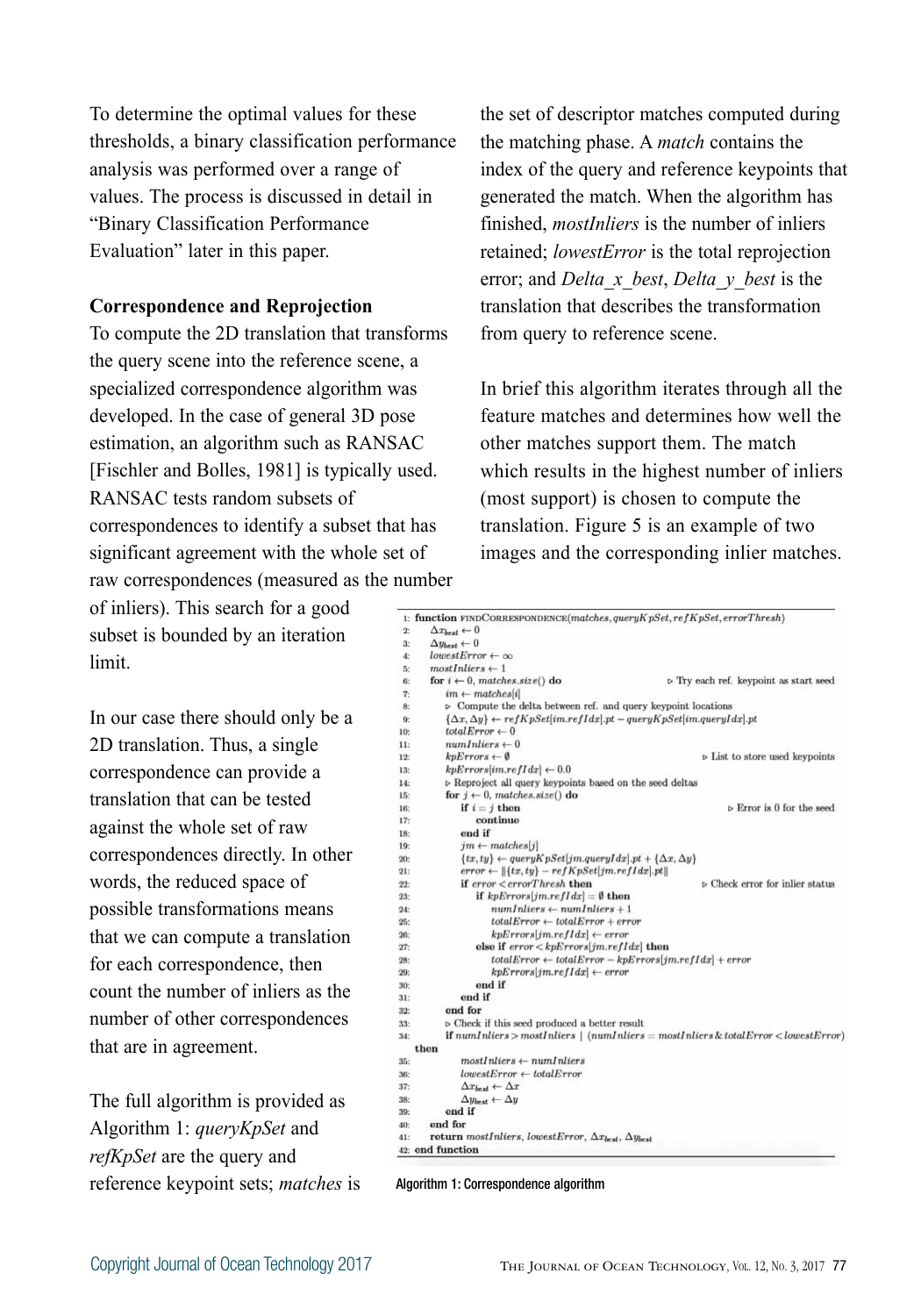

# **Definition of Parameters**

Parameters for sonar image registration can be generalized into two categories. Image generation parameters affect how the raw sonar data is transformed into image space thus indirectly affecting registration performance. Image registration parameters directly affect the registration algorithm.

*gridResolution* The size (in metres) an image pixel represents in units of m/pixel. Higher resolution imagery increases quality of registration but also increases image size and computation time. For maximum quality, the resolution should be comparable to the maximum resolution of the sonar system used for collection, although if the survey speed is too high, using a lower resolution will help close gaps in along track coverage. In this work, the resolution is 0.2 m/pixel.

*maxSwathWidth* The maximum distance from the nadir to either side of the swath that is considered to be of good quality. At higher altitudes from the sea floor the data closer to the outer edge of the swath becomes noisy. This adversely affects registration.

*swathBlanking* The distance from the nadir to either side of the swath that is considered poor quality.

*distinctMatchThreshold* During the process of descriptor matching, possible match candidates are computed. The "distinctMatchThreshold" specifies the minimum difference in distance between the best match candidate and the next best candidate. When the difference is at least greater than the specified threshold, the match is considered distinct and the match is retained. Otherwise the match is rejected.

*sizeMatchThreshold* The maximum absolute difference in size between a keypoint match pair for the pair to be retained. When sonar images are georeferenced with north facing up and corrected for altitude, the detected features should have comparable scale and orientation. Due to changes in viewpoint, however, they may not be exactly equal.

*angleMatchThreshold* The maximum absolute difference in angle between a keypoint match pair. Again, for the same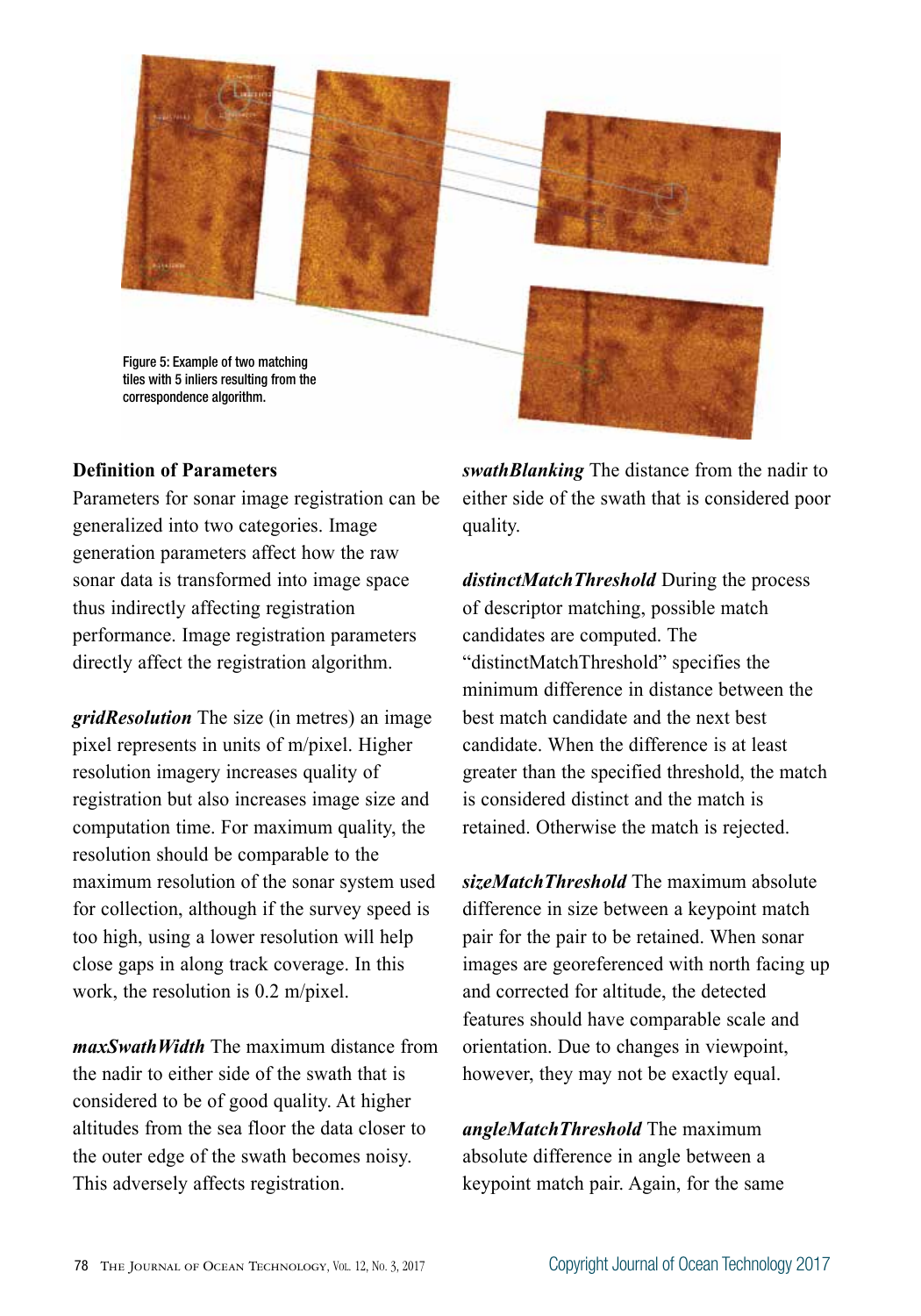reasoning as above, the same features between two images should have comparable angles.

*reprojThreshold* To judge the strength of a putative correspondence, keypoint matches from one image are reprojected onto the corresponding positions of the other image. An individual keypoint's reprojection error is the distance between the keypoint and its reprojected position. For a set of matches, the root mean square (RMS) reprojection error is computed.

This threshold specifies the maximum RMS reprojection error that can be accepted for a particular correspondence between keypoints.

#### **Pre-Registration Image Preparation**

Side scan sonar images have some inherent noise especially in the near nadir region and towards the outer limits of the swath. Figure 6 illustrates the types of noise that may exist. Returns from the nadir region, directly beneath the vehicle's track, are weak and poorly sampled. This effect is indicated by B.

As the acoustic pings travel in the across track direction, the sound is attenuated. This is compensated by applying a time-varying gain. If the vehicle is at a high enough altitude such that the slant range in the outer swath is approaching the sonar's optimal range for a particular environment and configuration, the sound can be attenuated enough that these regions are poorly sampled and noisy. This effect is indicated by A in Figure 6.

If these areas of noise are present in every image, similar false features may be detected in all images leading to a high number of false





Figure 6: The application of image masking.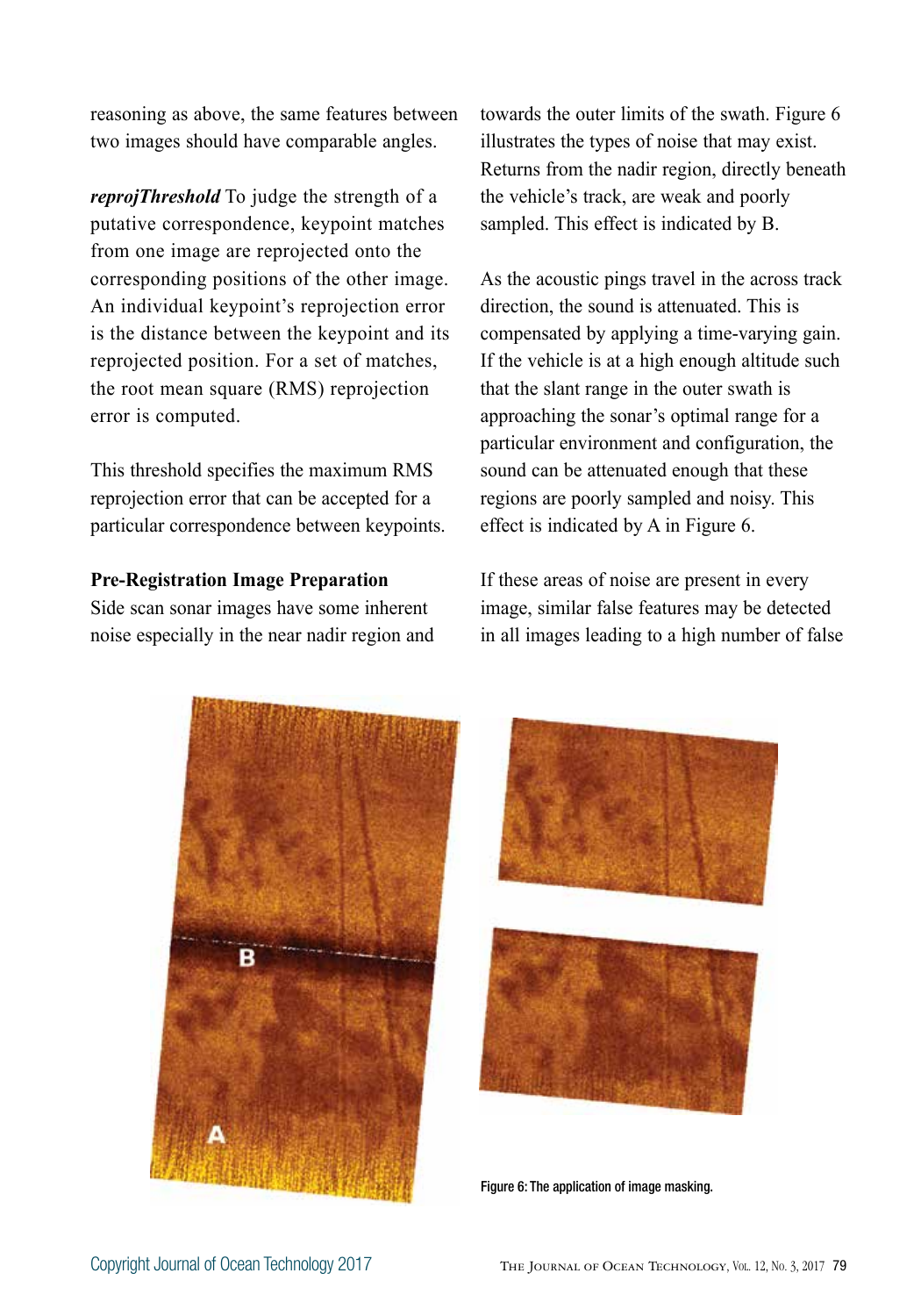positive matches. To alleviate this problem, a mask is generated to remove these noisy areas and only expose areas that are of high quality thus reducing the number of detected false features. The mask is specified by the inner and outer limits of swath. Ping samples are plotted only if the sample's range is within these limits.

# **Binary Classification Performance Evaluation**

To measure the performance of the matching process and to quantify the effect of filtering descriptor matches by comparing their size and angle, a binary classification performance evaluation was performed on the image matching algorithm. The number of inlying keypoints determined by the correspondence algorithm measures the quality of a match.

Since this metric is a continuous value, it cannot be used directly for binary classification evaluation. Test interpretation is easier if the outcome is binary. If a cut-off value is applied to the number of inliers, the system is then converted into a binary classifier. In this case, a cut-off value of 4 inliers was chosen. A match with 4 or more inliers is considered a positive match.

There are four possible outcomes of a test. They are true positives (TP), true negatives (TN), false positives (FP) and false negatives (FN). A true positive occurs when the classifier correctly identifies a match. A true negative occurs when the classifier correctly identifies a non-match. A false positive occurs when the classifier incorrectly identifies a match. A false negative occurs when the classifier fails to identify a match. Many

metrics can be formed from these four outcomes to measure the performance of a classifier [Vihinen, 2012]. Matthews correlation coefficient (MCC) is a balanced and non-biased measure of a classifier's performance. A MCC value ranges from -1 to 1. A value of 1 represents a perfect prediction; a value of 0 is no better than random prediction; and a value of -1 represents a complete disagreement between prediction and observation. The MCC score is calculated as follows:

$$
MCC = \frac{TP \times TN - FP \times FN}{\sqrt{(TP + FP)(TP + FN)(TN + FP)(TN + FN)}}
$$

# LOCALIZATION

Given a previously collected set of sonar tiles covering a defined geographic area, an AUV that is collecting sonar tiles can localize itself using only the results of image registration. Localization can take the form of true global localization, in which the AUV has no initial knowledge of its position, and tracking, where an initial estimate is known and the localization improves or prevents the estimate from degrading over time [Thrun et al., 2005].

This section describes a grid-based Markov localization implementation. The belief at each update step is based on the previous belief, knowledge about the AUV's motion from the previous step, and information about how the AUV's current observation matches against the previously collected reference set. In this work we only determine the absolute position in latitude and longitude, with no determination of pose. Thus the belief grid is limited to two dimensions.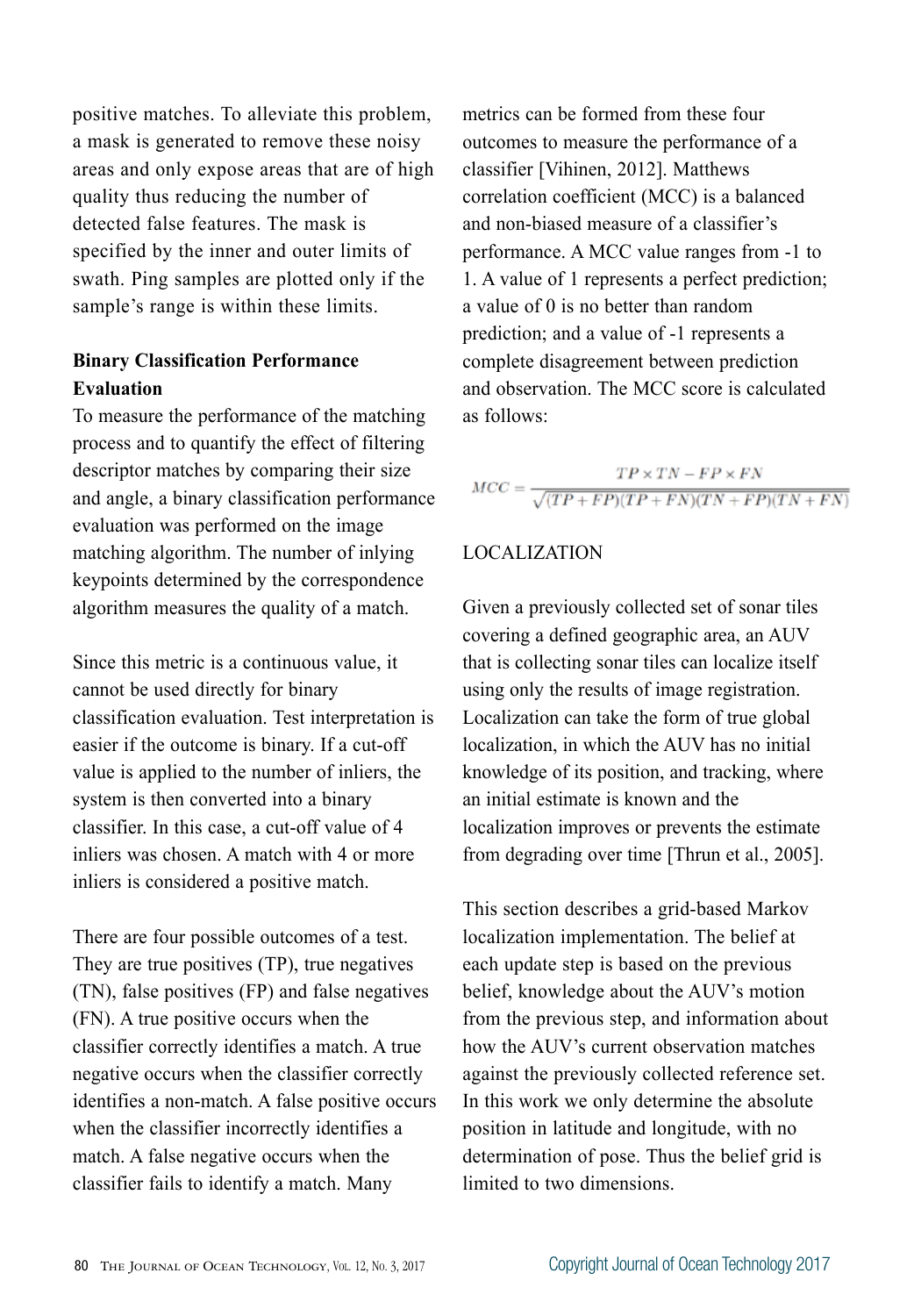#### **Implementation**

Localization is implemented in Python using field collected data and matching information provided by the results of image registration. Following initialization of the belief grid, a straightforward implementation of Bayesian filtering is applied in which a predictive step shifts the belief based on knowledge about the AUV's movement. An observation is then made by matching the current sonar data image to the reference set. The belief grid representing the probability of making this observation is then multiplied by the predicted belief and the result is then normalized. After each update a single estimate of position is inferred from the belief grid.

#### *Initialization*

A two-dimensional matrix is created in memory to hold the belief value of each potential location. Belief values are between 0.0 and 1.0, indicating no belief to full belief, respectively. The tiles representing the reference set are parsed to determine the maximum and minimum latitudes and longitudes that can be localized. The size of the grid is then set based on the resolution, in this case  $\frac{1}{1000}$  of a degree in each dimension. This gives a geographic resolution of approximately 11 m in latitude and 9 m in longitude. This resolution is sufficient as the average tile size is approximately 100 m2.

For the global localization problem, the initial belief values are normalized across all locations such that the total belief for all locations is 1.0. This is accomplished by setting each location value to:

For the tracking problem, an assumed knowledge of initial position is used to seed the belief grid. In this case the location is assumed known for the first observation. The belief values for the area covered by the observation tile are set to a value of twice the mean value of the un-seeded normalized grid. The belief grid is then normalized again to get a total belief of 1.0.

# *Prediction*

To perform the prediction aspect of Markov localization, it is important to shift the belief between observations to account for the vehicle's movement. The sonar record contains information about the AUV's internal estimate of position, its heading and speed. The delta position for an update cycle is taken as the difference between the last capture positions of the current and previous tiles. As this is strictly a position difference, any errors in the absolute measurements are ignored, thus separating the localization scheme estimate from the AUV's own estimate. The delta position is then applied to the belief map by performing a shift operation in each dimension. A Gaussian blur is then applied to account for errors in the motion estimate.

As no estimate of the position change can be perfect, potential errors must be accounted for. This error depends on the system being used and can range from 0.1% of distance travelled in a high-end system to 5% in a lower end system.

## *Observation and Update*

As the AUV obtains a new sonar tile, the Image Registration system will match the tile

1.0  $\overline{(xDim)(yDim)}$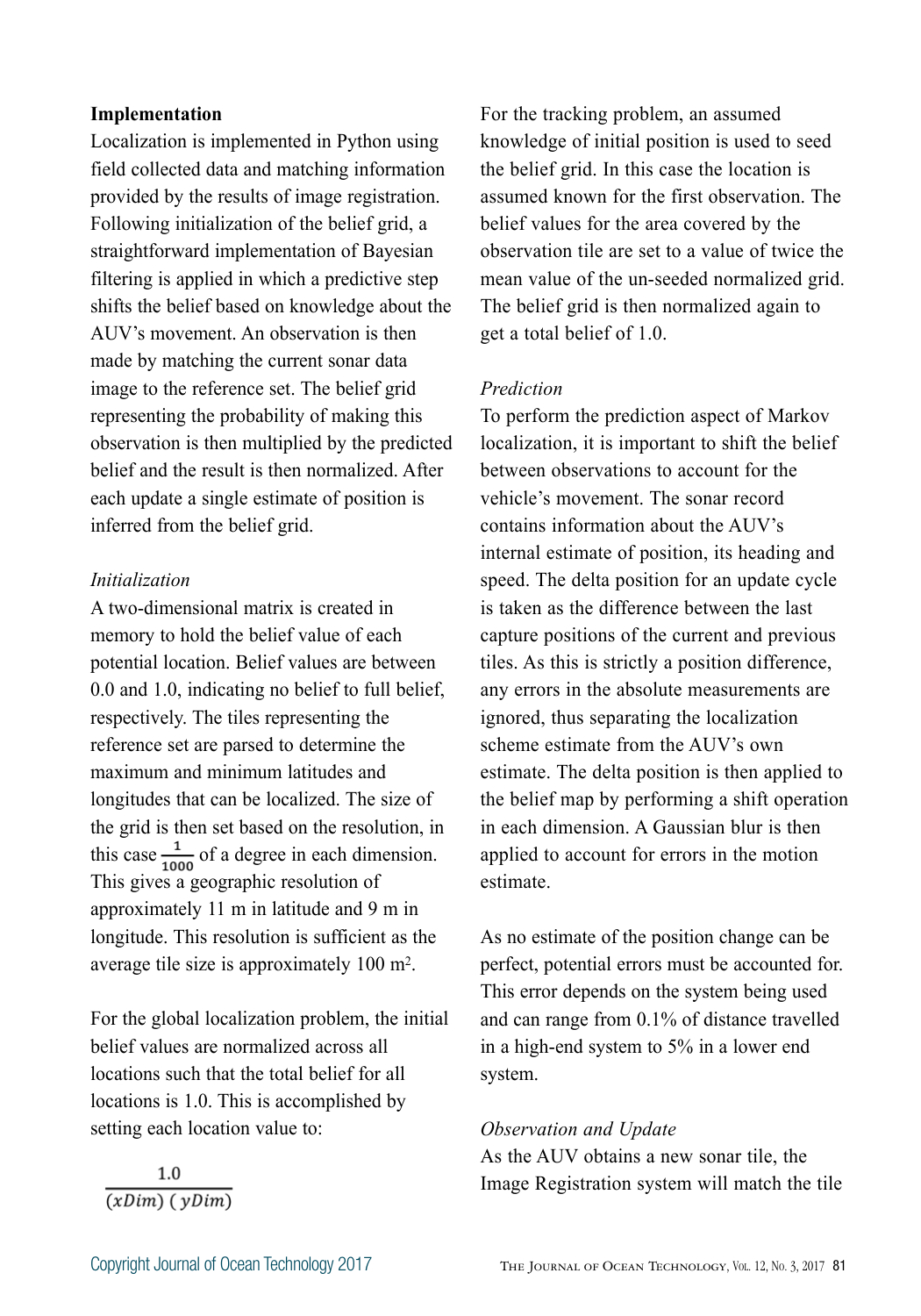against the reference set. The results of the Image Generation are presented as a set of matching information for each element in the reference set, including the number of inliers for each match case and the total reprojection error. Results from previous testing have shown that the number of inliers is the dominant indicator of a strong match, with numbers less than 2 indicating a non-match. With this in mind, the weight of a match is 0 for inlier counts of less than 2, otherwise the weight of the match is calculated from the following equation:

$$
weight = 0.5 \frac{\min(1, num\_inliers^2)}{total\_Error}
$$

Where weight is zero when inlier count is less than 2, the number of inliers provides a squared component which is then divided by the total reprojection error. The constant 0.5 is a gain parameter applied to reduce the overall effect of all measurements. As the Image Generation system tends to provide a large number of false-negatives and falsepositives, the weight is reduced and the base value for all measurement locations is increased. For these results, a measurement grid is created and normalized so that the sum of all locations is 0.5. The value of 0.5 comes from tests run on the collected data and should not be considered optimal. The areas covered by a match are increased by the weight value.

The measurement grid is then multiplied by the belief grid to perform the update step.

# *Normalization and Estimate*

The resultant belief map is normalized

such that the sum of all belief locations is 1.0. To track the performance of the localizer, we need to extract a single estimate from this step which is recorded and compared against knowledge about the actual AUV position.

A determination of the centroid, or first grid moment, is taken as an estimate of the weighted average position. This value is then recorded along with the grid area as the current estimate of each update step. As there is a period of convergence before an estimate can be taken as valid, the entropy of the belief grid is calculated and used to determine the validity of the estimate. Prior knowledge of the system and off-line tests are used to develop an entropy threshold at which the estimate is acceptable.

# RESULTS

Testing was performed on a survey data set collected by Memorial University's Explorer AUV during trials in Holyrood Bay, Newfoundland, Canada, as shown in Figure 7. The survey consists of 25 parallel lines running east-west and three transect lines running north-south. Two of the north-south lines are used as the reference set and the east-west lines are used as the query set. The raw files are split into equal sized tiles consisting of 1,000 sonar pings.

# **Image Matching**

Matching was performed with values of *sizeMatchThreshold* and *angleMatchThreshold* ranging from 5 to 60 in steps of 5 which results in a total of 144 test cases. For each case, the number of false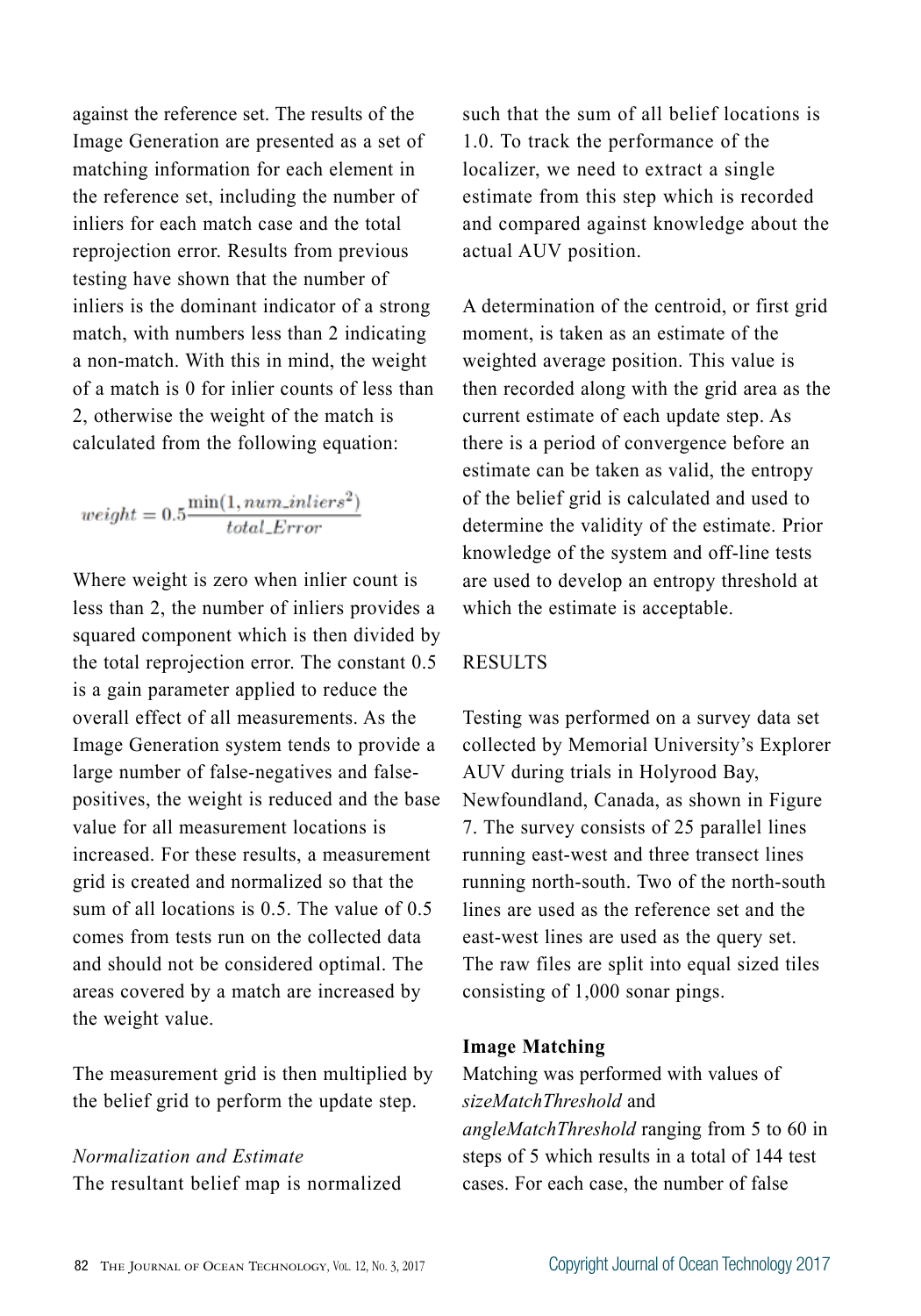

Figure 7: Surveyed area used for testing.

positives, true positives, false negatives and true negatives were determined using the area of coverage overlap between tiles. This dataset was chosen in part because the query set was collected orthogonal to the reference set thus making the test more challenging due to the difference in ensonification perspectives.

Figures 8 and 9 show the true positive and false positive counts for varying threshold values. Increasing both angle and size thresholds results in a higher number of false positives. It also increases the number of true positives but the effect diminishes as the threshold values approach their maximum values. Figure 10 is a plot of the MCC score against size and angle thresholds. The MCC score is meant to quantify the trade-off between false and true positive matches. The plot correlates nicely with Figures 8 and 9

and it can be seen that an optimal configuration in terms of MCC is in the location of the peak. The peak value of the MCC score is 0.3343 with a size threshold of 15 and an angle threshold of 20. Figure 11 shows the average localizer error plotted against size and angle thresholds. It can be seen that the region of lowest error correlates to the region of the highest MCC score.

#### **Localization**

For each test, both global and tracking localization was performed. Results from localization were compared against the vehicle's position estimate recorded during collection.

As matching results were computed for a variety of input parameters, localization results are presented at three intervals over the parameter space.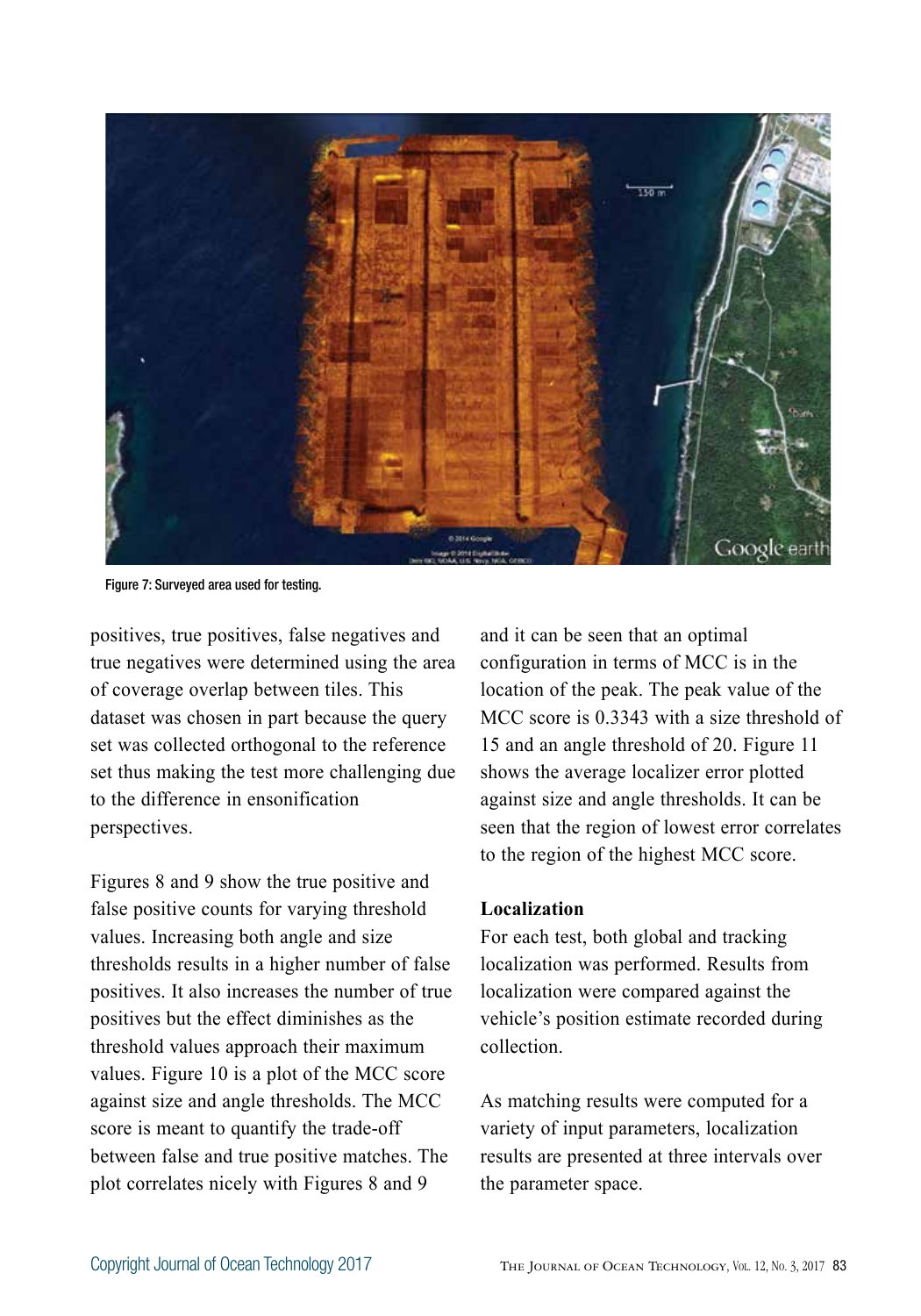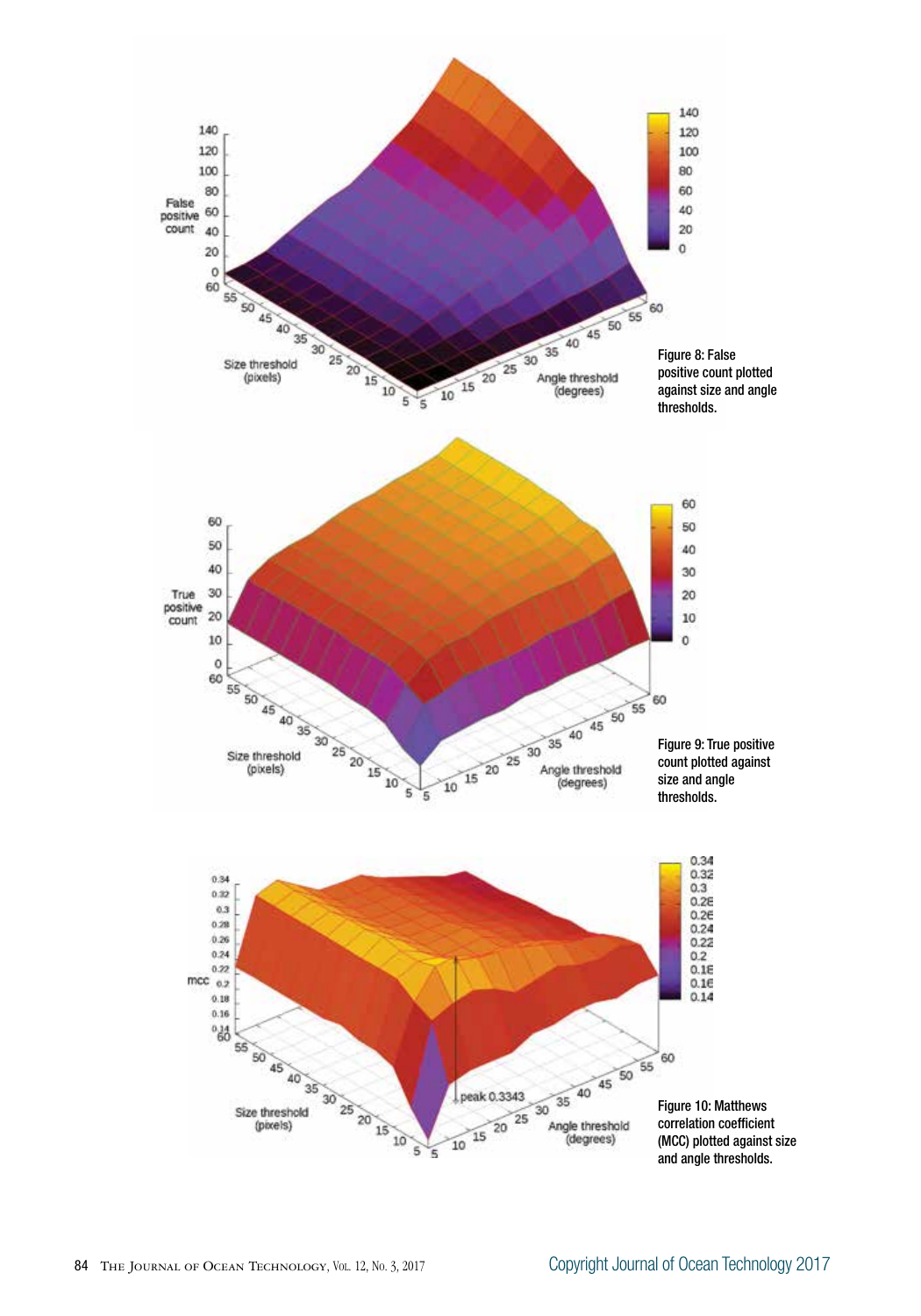

We will show localization performance at angle-size threshold pairs of (10,10), (30,30), (60,60).

# *Global Localization*

For global localization, the initial belief grid is normalized to a uniform distribution. At each observation step, the match information is parsed and input into the Bayesian filter as a measurement. After each step, the centroid of the belief is used to determine the peak belief and this is considered our estimate of location. At this time, the entropy of the belief map is determined as a metric of how good this estimate is. The absolute difference between the estimate and the actual observation position is also calculated as a measure of the positional error at the current step.

Figures 12, 13, and 14 show the results of the localizer over three parameter settings. In each graph, the position error is plotted as a line, with the entropy value as vertical bars. A horizontal threshold line is added at 100 m, which corresponds to the average side length of a reference tile. We consider error values below this line to indicate successful localization: that is, localization to the correct

image from the database has been achieved if the error is below 100 m.

For the  $(10,10)$  and  $(30,30)$  cases, we see that the initial position error is high. This is expected since we start with no prior knowledge and our initial estimate is arbitrary. As observations are made, we see the error decrease. We also notice the entropy value decrease as we make updates and increase our belief confidence. In both cases we see the error eventually go below the error threshold and the entropy decrease to the point that we can call the localization successful.

For the (10,10) case, the entropy does not initially decline as fast as the (30,30) case; this is due to a reduced number of observations with tighter filtering.

The (60,60) case, in which filtering is very liberal allowing many false and true positive matches, does not achieve a successful localization in terms of position error, but we do see the entropy fall off quickly. This indicates that our localizer has made a confident estimate of position, but it is not correct – it makes a false positive localization.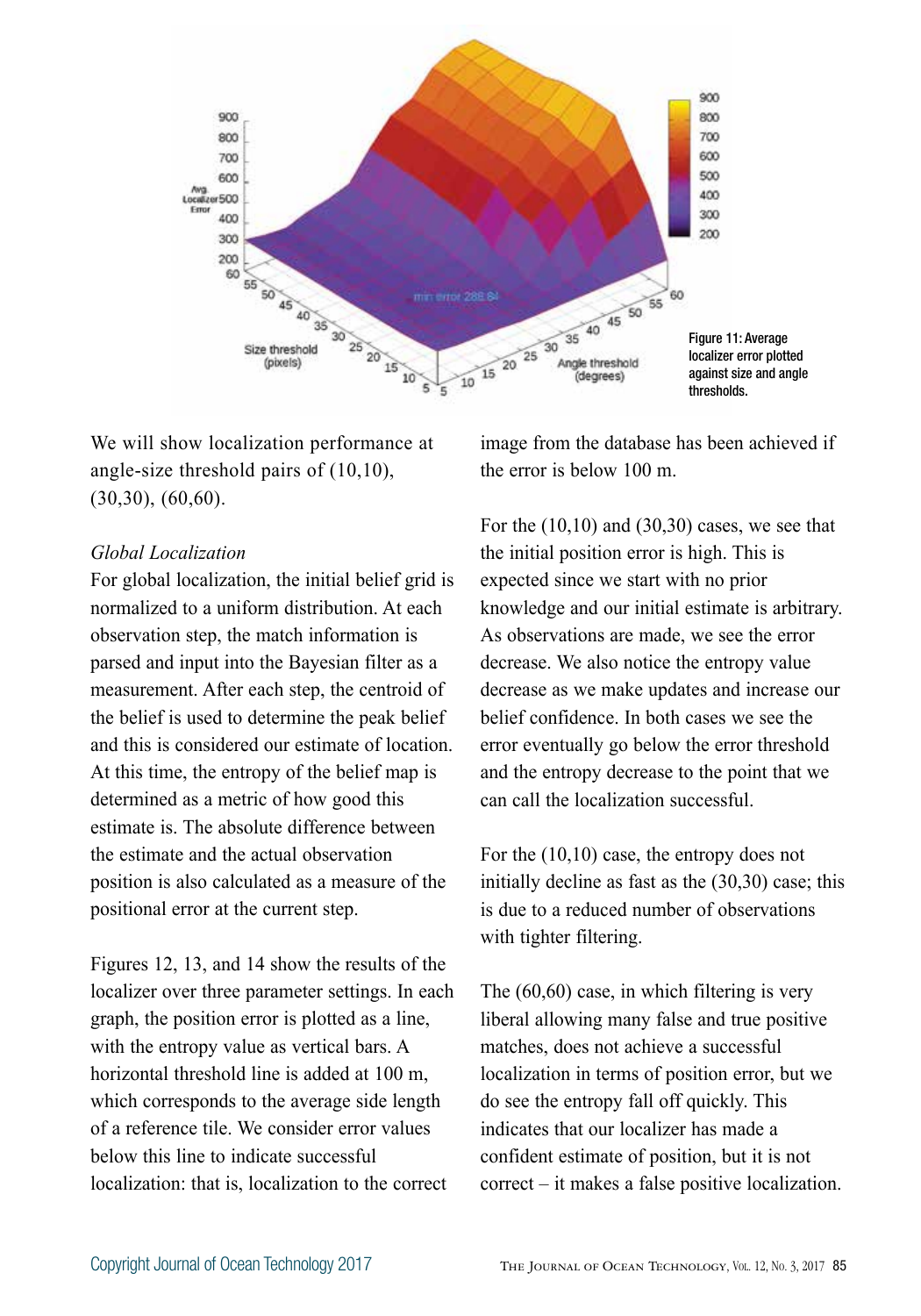

Figure 12: Global localization for angle 10, size 10.



Figure 13: Global localization for angle 30, size 30.



Figure 14: Global localization for angle 60, size 60.



Figure 15: Combined global localization results.



Figure 16: Tracking localization for angle 10, size 10.



Figure 17: Tracking localization for angle 30, size 30.



Figure 18: Tracking localization for angle 60, size 60.



Figure 19: Combined tracking localization results.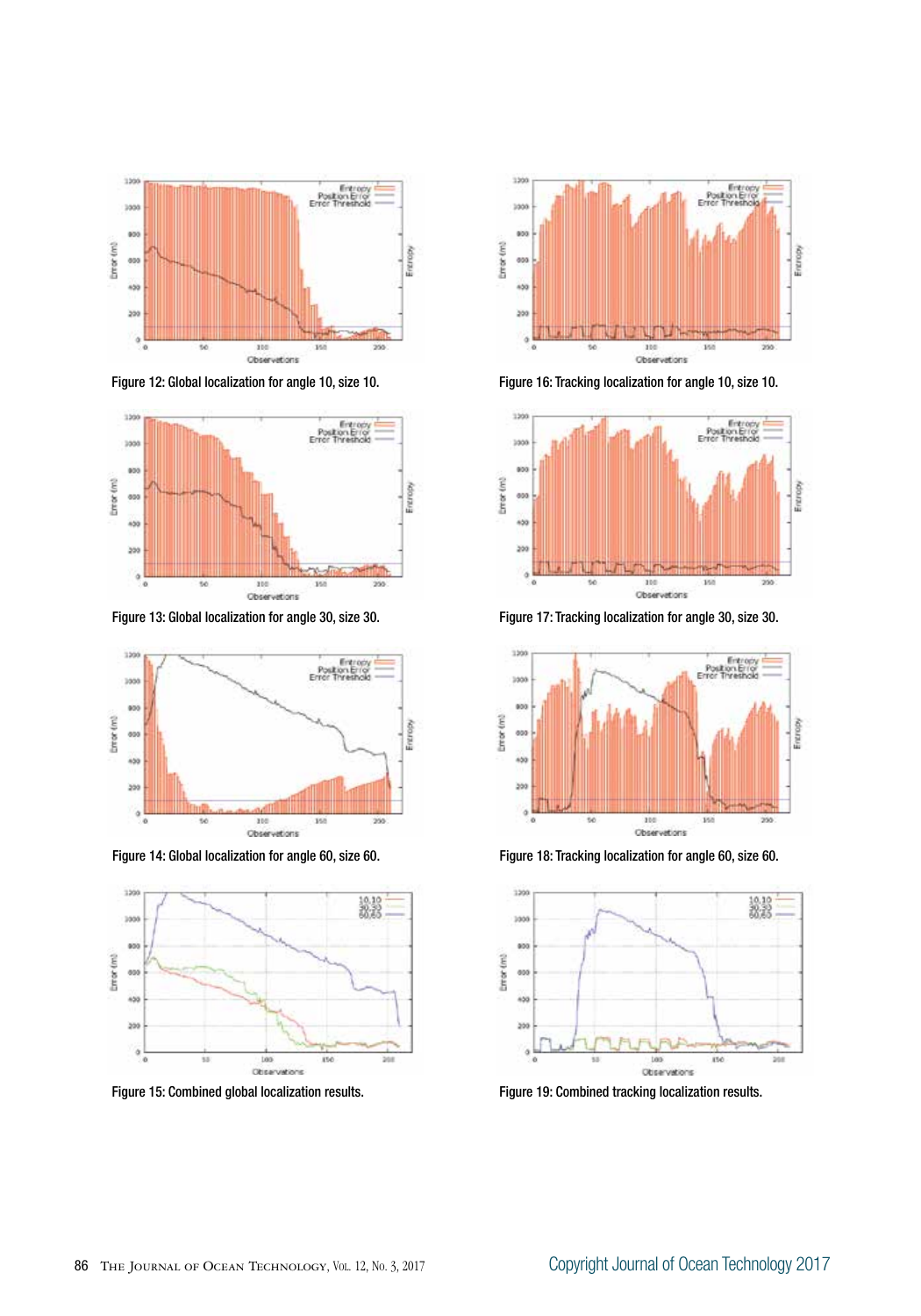As more observations are made, we eventually begin to converge on the correct solution, but not before the test ends.

Figure 15 plots the performance of all three parameter sets. We see that (30,30) is the fastest to converge, with (10,10) reaching a solution as well. (60,60) does not converge and initially provides a worse error.

From these results, we see that localization is possible with this scheme, but depends on the tuning of the measurement system – Image Registration. Conservative filtering limits the number of observations, while liberal filtering allows more matches, but can be considered noisy with both good and bad matches.

Though the resolution is limited to reference set size, the localizer does work and can provide a position estimate given no prior information.

# *Tracking*

The tracking localizer is identical to the global localizer except that the initial position is seeded with the first observation location. Thus it starts off with a solution. As in the previous section, we plot performance for (10,10), (30,30), (60,60) values of angle and size thresholds. Figures 16, 17, and 18 show the results of the localizer over three parameter settings.

Again the (10,10) and (30,30) cases both successfully maintain their estimate below the threshold – with the  $(30,30)$  case providing slightly better error performance in the middle region. (60,60) again diverges to a false estimate even while the entropy remains low.

Figure 19 shows the comparative performance of each parameter set.

# **CONCLUSION**

Without the luxury of global positioning satellites, long term autonomy in the depths of the ocean is a much more challenging feat than for terrestrial robotics. This paper proposed a solution to this problem based on revisiting previously surveyed areas and comparing the current side scan sonar image to a reference set. It has been shown that as long as the target area is not completely featureless, our technique can be successful. It has been demonstrated that even using a very challenging dataset where the vehicle tracks orthogonal to the reference track a position estimate will converge to the real global position. It has also been shown that the sensitivity of image matching can be controlled by adjusting the size and angle thresholds for keypoint match filtering.

One potential issue with this kind of navigation is that the seabed is ever-changing. Tides and currents can alter the appearance of the seabed over time. This is not a problem for areas with persistent features like rock outcroppings. Another potential issue could be caused by long linear features that appear the same along their path. This is not a problem if there are sufficient distinctive features amid the positionally ambiguous linear features. In our experiments, spurious mismatches are easily filtered out and do not significantly impair our localizer.

# **Future Work**

Future work will include in-field testing of this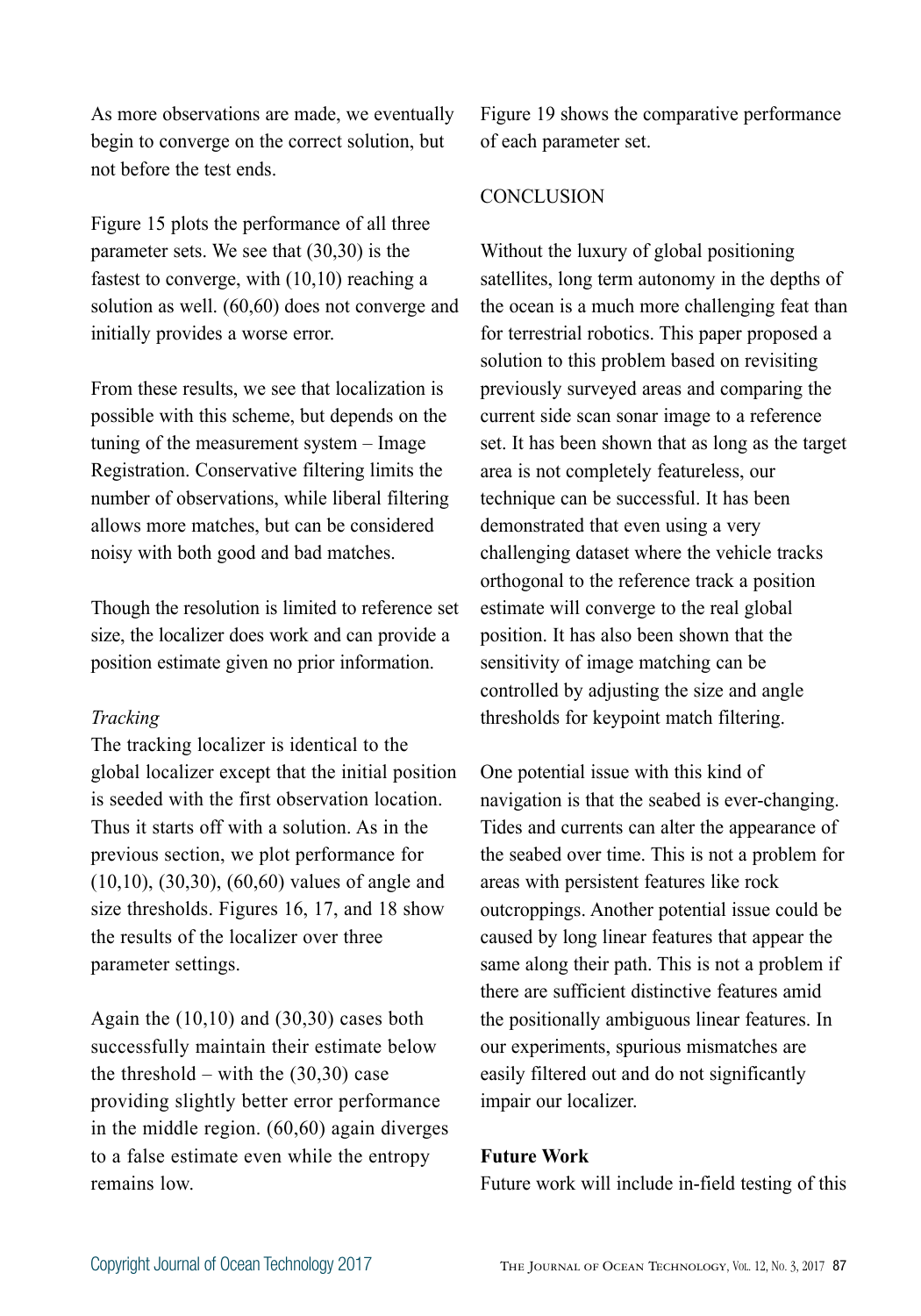system. Ideally the system could be tested over various seabed types and in hostile environments such as under sea ice. Various reference path patterns could be explored to determine the optimal size and spacing of pre-surveyed regions to maintain stable localization. For example, if returning from a long deployment where the angular error is expected to grow substantially, the presurveyed region might be elongated to ensure that the vehicle's likely return trajectories are covered. The pre-surveyed area might also be extended if the imagery data is believed to be indistinct and therefore not useful for localization. Path searching algorithms could be developed to enable the vehicle to locate the pre-surveyed area in a search pattern based on the current error estimate.

#### **REFERENCES**

Alahi, A.; Ortiz, R.; and Vandergheynst, P. [2012]. *FREAK: Fast retina keypoint*. In proceedings of IEEE Computer Vision and Pattern Recognition (CVPR), pp. 510-517.

Aulinas, J.; Fazlollahi, A.; Salvi, J.; LLado, X.; and Garcia, R. [2011]. *Robust automatic landmark detection for underwater SLAM using side-scan sonar imaging*. In proceedings of International Conference on Mobile Robots and Competitions, Lisboa (Portugal), p. 70.

- Bay, H.; Ess, A; Tuytelaars, T.; and Gool, L.V. [2008]. *SURF: Speeded up robust features*. Computer Vision and Image Understanding (CVIU).
- Blondel, P. [2009]. *The handbook of sidescan sonar*, Springer Praxis.

Cartwright, B. and Collett, T. [1987]. *Landmark maps for honeybees*. Biological Cybernetics, Vol. 57, pp. 85-93.

Chen, Z. and Bircheld, S. [2009]. *Qualitative vision-based path following*. IEEE Transactions on Robotics, Vol. 25. No. 3, pp. 749-754.

Claus, B. and Bachmayer, R. [2014]. *Towards online terrain aided navigation of underwater gliders*. In proceedings of IEEE/OES Autonomous Underwater Vehicles.

Cummins, M. and Newman, P. [2008]. *FAB-MAP: Probabilistic localization and mapping in the space of Appearance*. International Journal of Robotics Research, Vol. 27, No. 6, pp. 647-665.

Filliat, D. [2008]. *Interactive learning of visual topological navigation*. In proceedings of IEEE/RSJ International Conference on Robots and Systems (IROS).

Fischler, M.A. and Bolles, R.C. [1981]. *Random sample consensus: a paradigm for model fitting with applications to image analysis and automated cartography*. Communications of the ACM, Vol. 24, No. 6, pp. 381-395.

Furgale, P. and Barfoot, T. [2010]. *Visual teach and repeat for long-range rover autonomy*. Journal of Field Robotics, Vol. 27, No. 5, pp. 534-560.

King, P; Vardy, A; Anstey, B.; and Vandrish, P. [2012]. *Real-time image generation and registration framework for auv route following*. In proceedings of IEEE-AUV.

King, P.; Anstey, B.; and Vardy, A. [2013]. *Comparison of feature detection techniques for AUV navigation along a trained route*. In proceedings of MTS/IEEE OCEANS, pp. 1-8.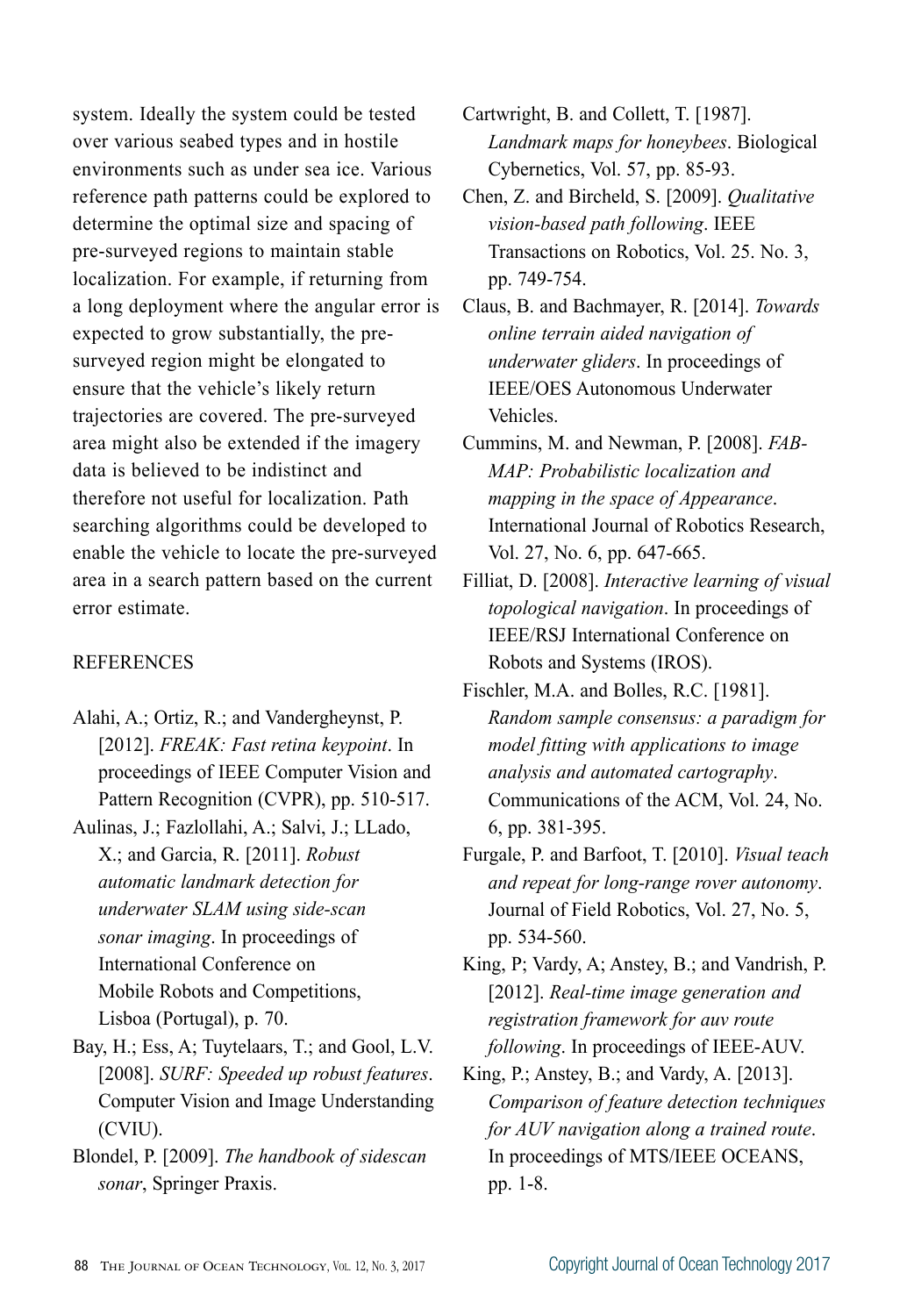King, P.; Anstey, B; and Vardy, A. [2014]. *Preliminary field trials of autonomous path following*. In proceedings of IEEE-AUV.

- Kröse, B.J.; Vlassis, N.; Bunschoten, R.; and Motomura, Y. [2001]. *A probabilistic model for appearance-based robot localization*. Image and Vision Computing, Vol. 19, No. 6, pp. 381-391.
- Lamon, P.; Nourbakhsh, I.; Jensen, B.; and Siegwart, R. [2001]. *Deriving and matching image fingerprint sequences for mobile robot localization*. In proceedings of ICRA, pp. 1609-1614.
- Lowe, D. [2004]. *Distinctive image features from scale-invariant keypoints*. International Journal of Computer Vision, Vol.60, No. 2, pp. 91-110.
- Meduna, D.K.; Rock, S.M.; and McEwen, R.S. [2010]. *Closed-loop terrain relative navigation for AUVs with non-inertial grade navigation sensors*. In proceedings of IEEE/OES Conference on Autonomous Underwater Vehicles, pp. 1-8.
- Menegatti, E.; Maeda, T; and Ishiguro, H. [2004]. *Image-based memory for robot navigation using properties of omnidirectional images*. Robotics and Autonomous Systems, Vol. 47, No. 4, pp. 251-267.
- Nelson, R. [1991]. *Visual homing using an associative memory*. Biological Cybernetics, Vol. 65, No. 4.
- Padial, J.; Dektor, S.G.; and Rock, S.M. [2103]. *Correlation of sidescan sonar acoustic shadows and bathymetry for terrain-relative navigation*. Unmanned Untethered Submersible Technology.
- Paull, L.; Saeedi, S.; Seto, M.; and Li, H. [2014]. *AUV navigation and localization: A review*. Journal of Oceanic Engineering,

Vol. 39, No. 1, pp. 131-149.

- Pinto, M.; Ferreira, B.; Matos, A.; and Cruz, N. [2009]. *Using side scan sonar for relative navigation*. In proceedings of Industrial Electronics.
- Ruiz, I.T.; De Raucourt, S.; Petillot, Y.; and Lane, D.M. [2004]. *Concurrent mapping and localization using sidescan sonar*. Journal of Oceanic Engineering, Vol. 29, No. 2, pp. 442-456.
- Se, S; Lowe, D; and Little, J. [2001]. *Mobile robot localization and mapping with uncertainty using scale invariant visual landmarks*. The International Journal of Robotics Research, Vol. 21, No. 8, pp. 735- 758.
- Sivic, J. and Zisserman, A. [2003]. *A text retrieval approach to object matching in videos*. In proceedings of IEEE Computer Vision, pp. 1470-1477.
- Stadler, S.; Bleuler, H.; and Ura, T. [2008]. *Terrain-based navigation for underwater vehicles using sidescan sonar images*. In proceedings of MTS/IEEE Conference on Oceans.
- Thrun, S.; Burgard, W.; and Fox, D. [2005]. *Probabilistic robotics*. MIT Press, Cambridge, MA.
- Ulrich, I. and Nourbakhsh, I. [2000]. *Appearance-based place recognition for topological localization*. In proceedings of IEEE ICRA, Vol. 2, pp. 1023-1029.
- Vandrish, P.; Vardy, A; and King, P. [2012]. *Towards AUV route following using qualitative navigation*. In proceedings of IEEE Canadian Conference on Computer and Robot Vision.
- Vardy, A. [2010]. *Using feature scale change for robot localization along a route*. In proceedings of IEEE/RSJ International